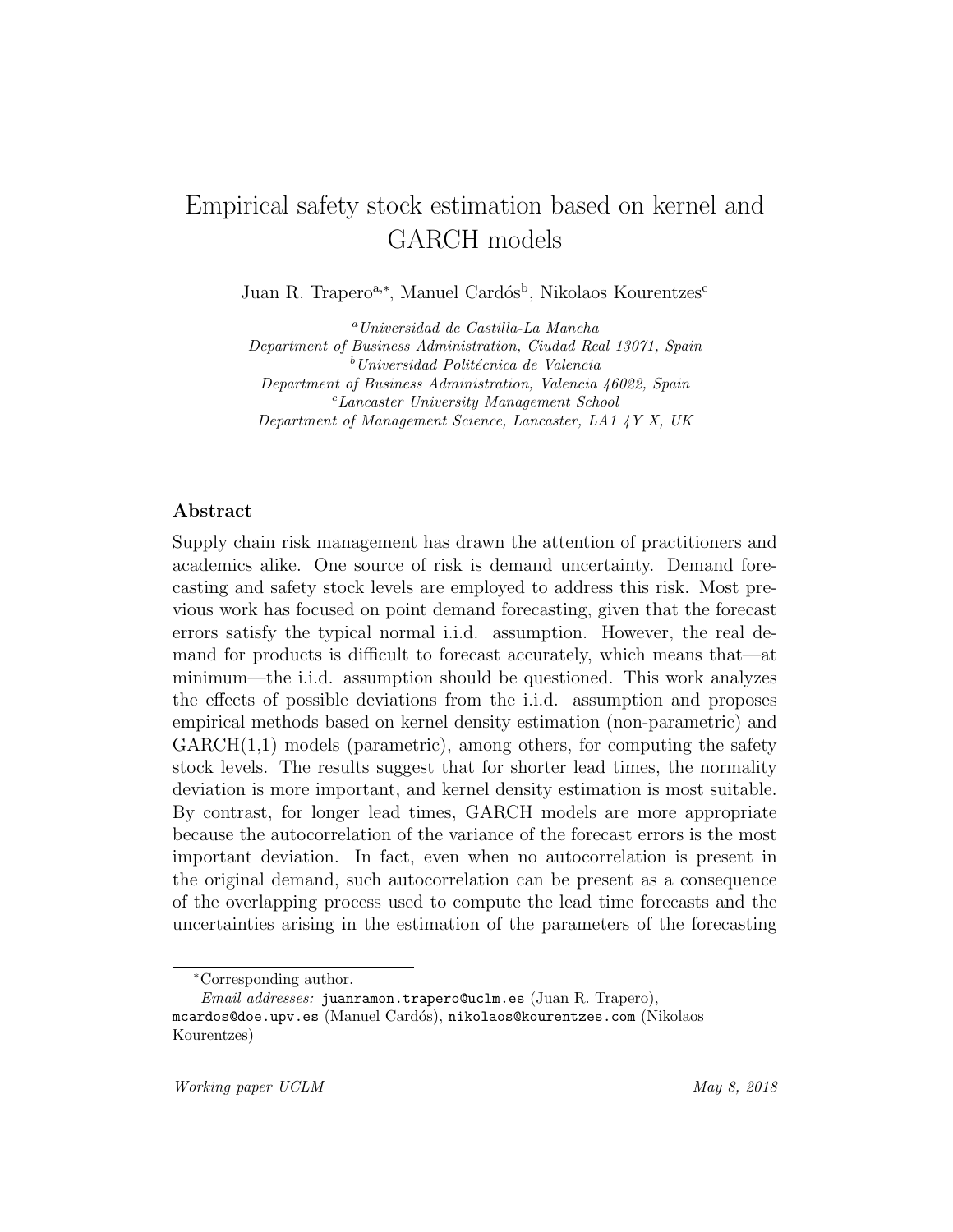model. Improvements are shown in terms of cycle service level, inventory investment and backorder volume. Simulations and real demand data from a manufacturer are used to illustrate our methodology.

Keywords: Forecasting, safety stock, risk, supply chain, prediction intervals, volatility, kernel density estimation, GARCH.

## 1. Introduction

Supply chain risk management (SCRM) is becoming an area of interest for researchers and practitioners, and the number of related publications is growing [\[1\]](#page-28-0). A critical review of SCRM was presented in [\[2\]](#page-29-0). An important source of risk is the uncertainty of future demand. When demand is unusually large, a stockout may occur, with associated negative consequences. When demand is below expectations, the company is saddled with higher holding costs due to excess inventory. To mitigate such risks, companies use safety stocks, which are additional units beyond the stock required to meet a lead time forecasted demand. Different approaches can be utilized to calculate safety stock [\[3\]](#page-29-1). Although the most appropriate method depends on an organization's circumstances, calculating the safety stock based on customer service is widely used, because it does not require knowledge of the stockout cost, which can be very difficult to estimate.

Demand uncertainty has been estimated by using both demand variability  $[4]$  and demand forecast error variability  $([3], [5])$  $([3], [5])$  $([3], [5])$  $([3], [5])$  $([3], [5])$ . In this work, we follow the latter approach, given that future demand is unknown and must be forecasted. Therefore, safety stocks are intended to prevent issues due to such demand forecast errors.

Demand forecast errors are typically assumed to be independent and identically distributed (i.i.d.), following a Gaussian distribution with zero mean and constant variance. However, the forecast errors often do not satisfy these assumptions, which can cause the achieved service levels to deviate from the target levels, with increased inventory costs  $[6, 7, 8, 9]$  $[6, 7, 8, 9]$  $[6, 7, 8, 9]$  $[6, 7, 8, 9]$  $[6, 7, 8, 9]$  $[6, 7, 8, 9]$  $[6, 7, 8, 9]$ . Even when the distribution assumptions are met, the uncertainties that arise when estimating the forecasting models are usually not considered [\[10,](#page-29-8) [11\]](#page-29-9).

Two approaches can be used to address the problem of forecast errors that do not satisfy i.i.d. assumption. First, a theoretical approach, in which the demand forecasting model should be improved by modeling, for example, the mean demand autocorrelation [\[12,](#page-29-10) [13\]](#page-30-0); including exogenous variables such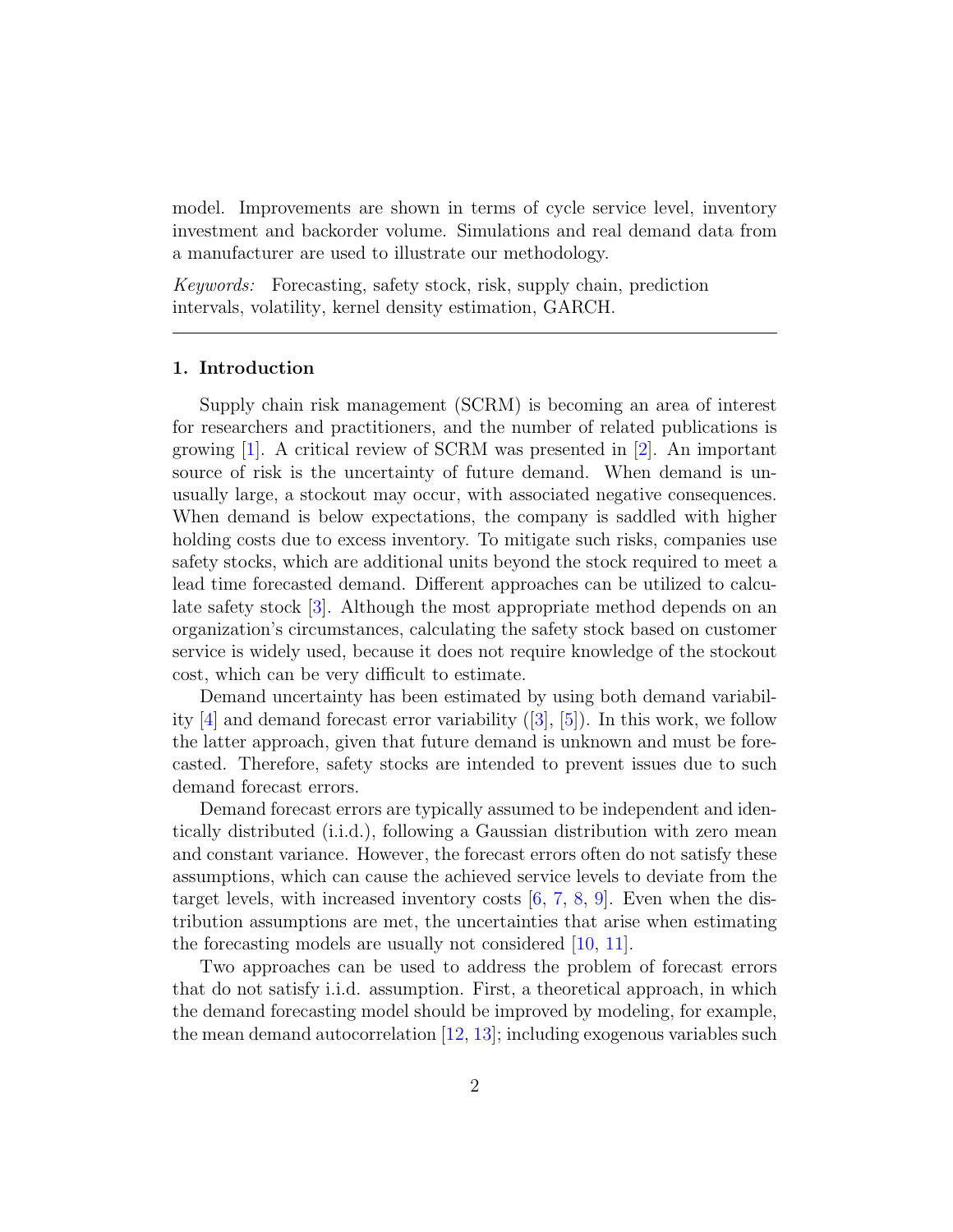as promotional variables  $[14, 9, 15]$  $[14, 9, 15]$  $[14, 9, 15]$  $[14, 9, 15]$  $[14, 9, 15]$  or weather variables  $[9]$  via regressiontype models; as well as considering temporal heteroscedastic processes [\[16,](#page-30-3) [17,](#page-30-4) [18,](#page-30-5) [9,](#page-29-7) [19\]](#page-30-6). Under the assumption that the improved forecasting model captures the underlying data process, a theoretical formula for the cumulative variance of the forecast error can be determined [\[20\]](#page-30-7). Then, the safety stock can be computed using that theoretical formula and assuming a statistical distribution.

Nonetheless, it would be unrealistic to assume that we could find the "true" demand model for each SKU, and even if such models did exist, it would not always be possible for companies to implement them in practice. For instance, many companies judgmentally adjust statistical forecasts, which may induce forecast error biases [\[21,](#page-30-8) [22\]](#page-30-9). Furthermore, as pointed out by Fildes [\[23\]](#page-30-10), companies often do not implement the latest research in forecasting, relying instead on software vendors who have been shown to be very conservative. Moreover, the choice of demand forecasting model may not be under the control of the operations/inventory planning department [\[6\]](#page-29-4).

For the aforementioned reasons, an alternative to the theoretical approach is an empirical, data-driven counterpart. In a univariate framework, the empirical approach involves collecting the observed lead time forecast errors of whatever forecasting model a company has available and, subsequently calculating the quantiles of interest to determine the safety stock. Note that in this empirical approach, we need to know neither the point forecasting model nor its parameters. This is potentially advantageous in the case of forecasting support systems, which often do not provide such information to users. For the case in which exogenous variables are available, Beutel and Minner [\[9\]](#page-29-7), working within a multivariate framework, proposed a data-driven linear programming approach in which the inventory level could be optimized by minimizing a cost objective or subject to a service level constraint.

Depending on which i.i.d. assumptions are violated, different options can be applied to improve the empirical safety stock calculation. For a multivariate case, Beutel and Minner [\[9\]](#page-29-7) showed that the linear programming approach was robust to both unconditional bias (where demand is assumed to be independent of time) and unconditional heteroscedasticity as well as non-normal residuals. In the same reference, it was reported that in the case of heteroscedasticity due to independent variables, a multiple linear regression optimized via the ordinary least squares approach could be improved by relating standard deviations to the levels of explanatory variables (for example, price) in a parametric functional form.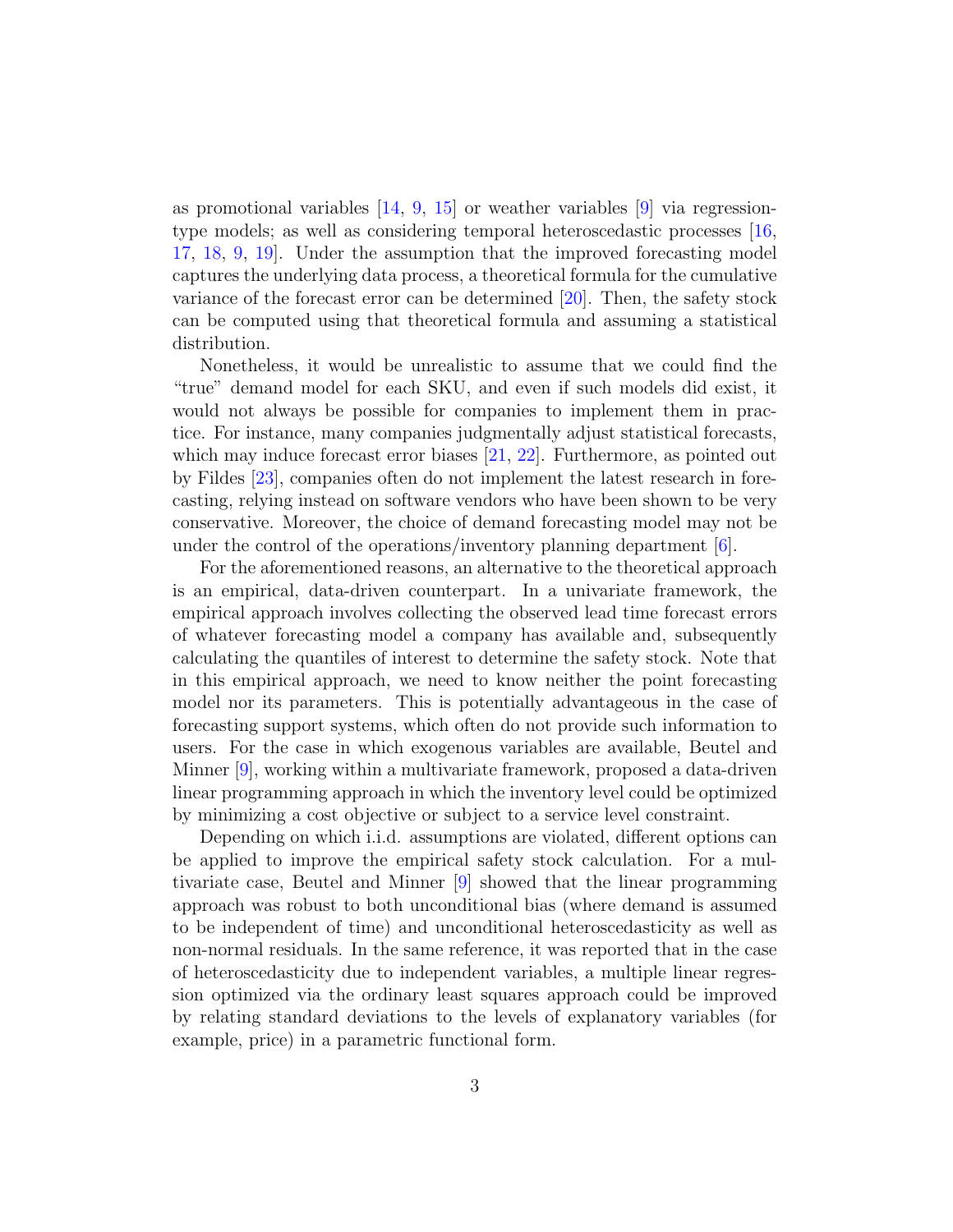Several methodologies have been proposed to correct the problem that arises in a univariate framework in the case that the lead time forecast errors are biased. The authors of  $[6]$  adjusted the standard deviation of the forecast errors and reference [\[24\]](#page-31-0) proposed a kernel-smoothing technique to cope with such unconditional bias. If the mean demand is autocorrelated and is not properly modeled, then the forecast error bias (if any) may be autocorrelated as well. Lee [\[8\]](#page-29-6) developed a semi-parametric approach to estimate the critical fractiles for autocorrelated demand, where the conditional lead time demand forecast bias is a parametric linear function of the recent demand history and the quantile is obtained non-parametrically from the empirical distribution of the regression errors.

Likewise, the forecast errors for a given lead time may be heteroscedastic and deviate from normality [\[24,](#page-31-0) [8\]](#page-29-6). Non-normal residuals have been addressed by means of kernel smoothing [\[24\]](#page-31-0) and the empirical lead time error distribution quantile approach [\[8\]](#page-29-6). However, the case in which the lead time forecast errors exhibit conditional heteroscedasticity remains understudied.

In this work, the goal is to compute the safety stock for a given lead time using empirical methods based on the measured lead time forecast errors. Generalised AutoRegressive Conditional Heteroscedastic (GARCH) models [\[25\]](#page-31-1) and exponential smoothing models [\[26\]](#page-31-2) are investigated to overcome the assumption of the independence of the standard deviation of the lead time forecast errors and to exploit potential correlations.

To the best of the authors' knowledge, this is the first time that GARCH models have been applied empirically to forecast lead time error standard deviations and compute safety stocks. Furthermore, we explore the use of empirical non-parametric approaches such as kernel density estimation [\[27\]](#page-31-3), which is commonly utilized in prediction interval studies [\[28\]](#page-31-4), although its use in supply chain applications has been less frequent [\[24,](#page-31-0) [29\]](#page-31-5). The proposed empirical approaches are also compared with the traditional supply chain theoretical approaches, which are based on i.i.d. assumptions, using both simulated data and real data from a manufacturing company. The performance of the different approaches are measured using inventory investment, service level and backorder metrics. First, a newsvendor-type model is assumed, and subsequently, the results are compared with those of an order-up-to-level stock control policy.

The remainder of this paper is organized as follows: Section [2](#page-4-0) formulates the safety stock problem. Section [3](#page-5-0) reviews the theoretical approach for computing the safety stock. Section [4](#page-6-0) describes the empirical approximation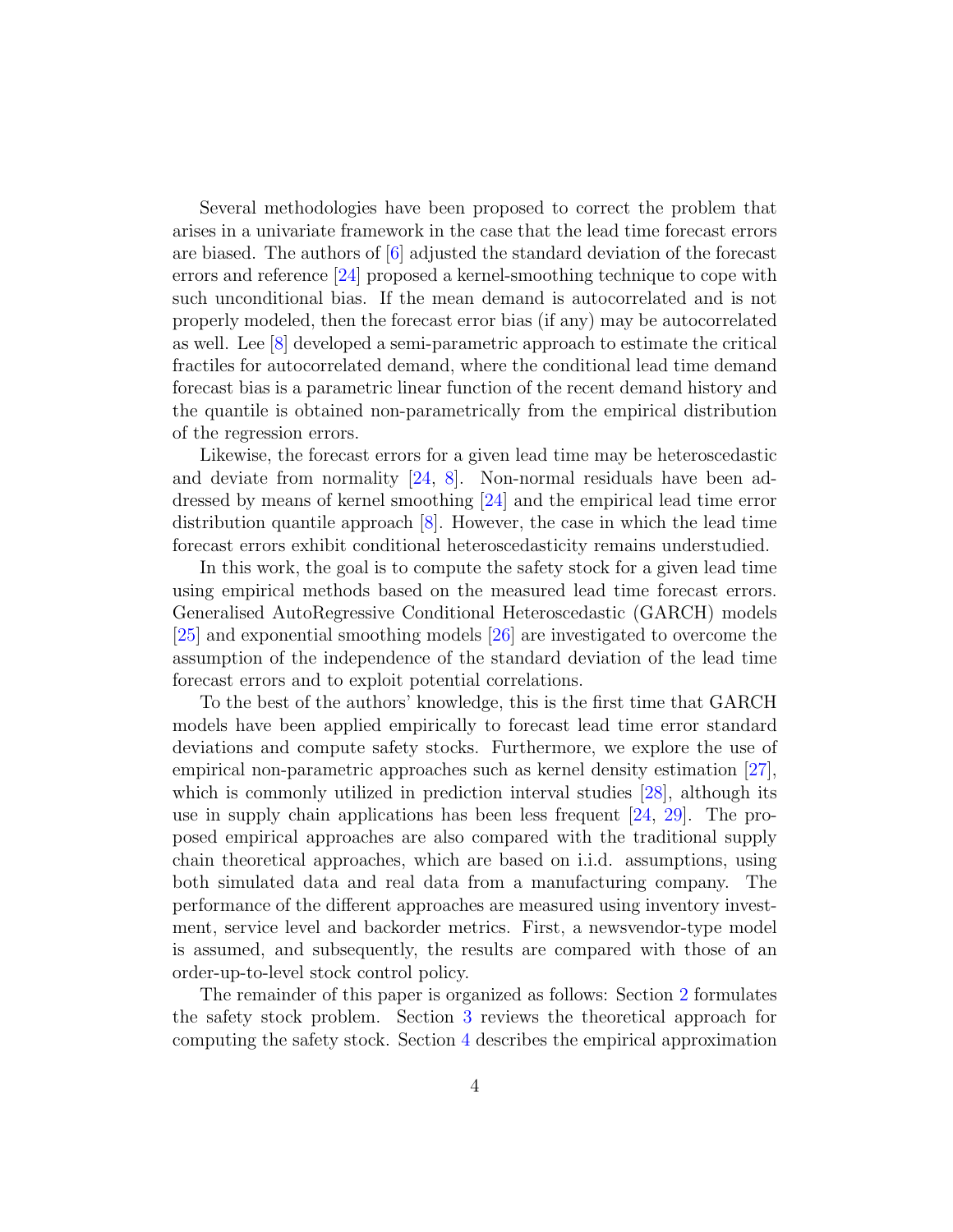proposed in this work. Section [5](#page-9-0) explains the performance metrics used to assess the different methods. This section also provides implementation details for the alternative approaches. Simulation experiments are reported in Section [6.](#page-11-0) A case study based on shipment data from a real manufacturer is presented in Section [7.](#page-22-0) Finally, Section [8](#page-27-0) presents concluding remarks.

## <span id="page-4-0"></span>2. Problem formulation

When the demand forecasting error is Gaussian i.i.d. with zero mean and constant variance, the safety stock (SS) for a target cycle service level (CSL), expressed as the target probability of no stockout during the lead time, can be computed as follows:

<span id="page-4-1"></span>
$$
SS = k\sigma_L,\tag{1}
$$

where  $k = \Phi^{-1}(CSL)$  is the safety factor,  $\Phi(\cdot)$  is the standard normal cumulative distribution function, and  $\sigma_L$  is the standard deviation of the forecast errors for a certain lead time  $L$ , which is assumed to be constant and known.

The main challenge associated with [\(1\)](#page-4-1) is how to estimate  $\sigma_L$ . To do this, we consider two approaches: a theoretical approach based on a forecasting model, in which an estimate of  $\sigma_1$  (one-step-ahead standard deviation of the forecast error) is provided and an analytical expression that relates  $\sigma_L$  to the forecasting model parameters, the lead time and  $\sigma_1$  is employed. The estimation of  $\sigma_1$  is possible because the forecast updating step is usually smaller than the lead time. Alternatively, an empirical parametric approach can also be employed in which  $\sigma_L$  is estimated directly from the lead time forecast error. Here, the term parametric indicates that a known statistical distribution is assumed; normality is traditionally chosen for this purpose.

If the statistical distribution of the error is unknown, empirical nonparametric methods can be used instead. In that case, the safety stock calculation should be reformulated as follows:

<span id="page-4-2"></span>
$$
SS = Q_L(CSL),\tag{2}
$$

where  $Q_L(CSL)$  is the forecast error quantile at the probability defined by CSL. We discuss the theoretical approach in detail below and the empirical parametric and non-parametric approaches in the subsequent section.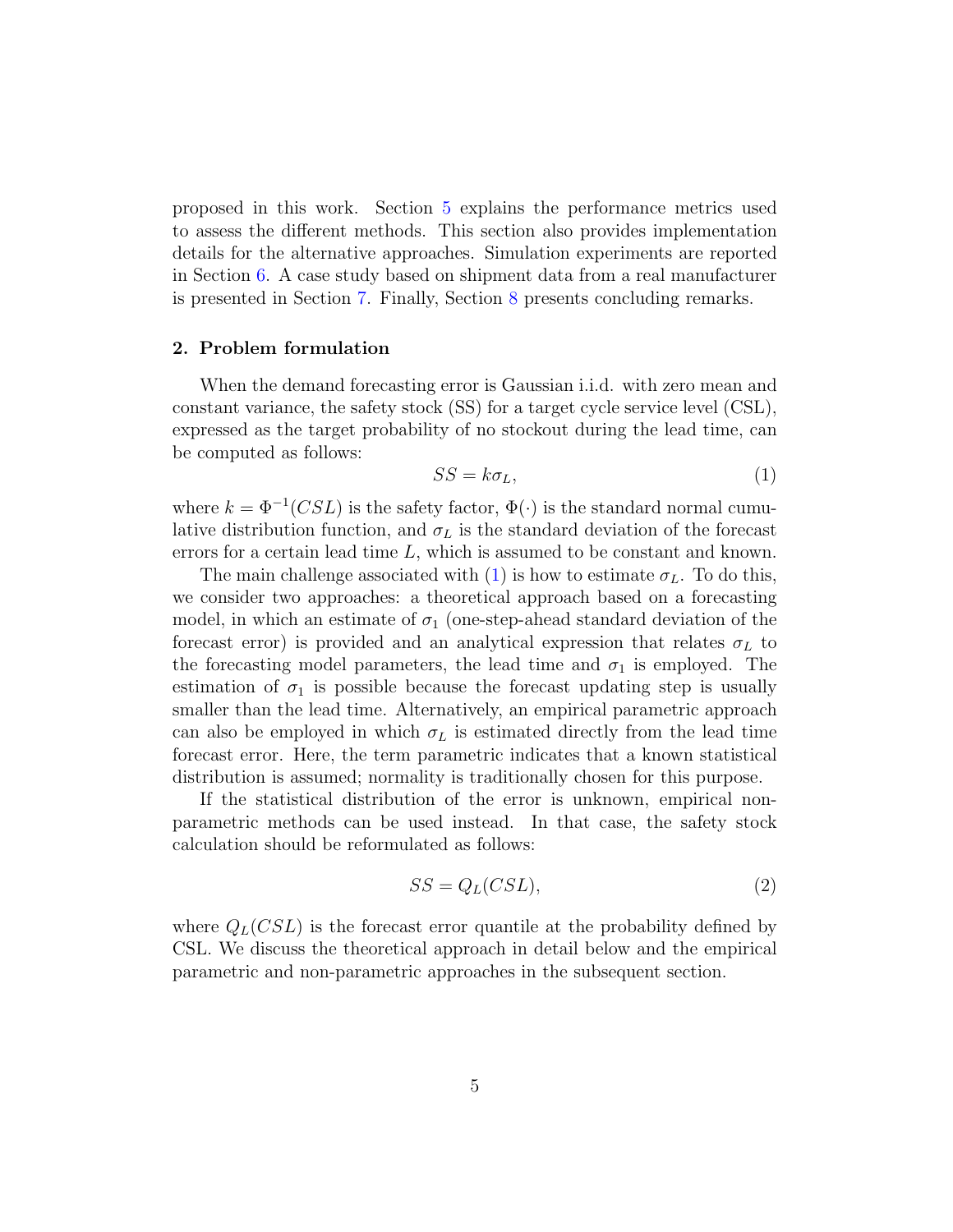## <span id="page-5-0"></span>3. Theoretical approach

## 3.1. Estimation of  $\sigma_1$

Traditional textbooks suggest computing  $\sigma_1$  based on forecast error metrics. For instance, the mean squared error (MSE) is used in [\[3\]](#page-29-1), and the mean absolute deviation  $(MAD)$  is used in  $[5]$ . However, the conversion factor from the MAD to  $\sigma_1$  depends on the assumed statistical distribution, and an inappropriate choice can result in a safety stock level that is inadequate to satisfy the required service level [\[3\]](#page-29-1). Therefore, hereafter, we use the MSE to estimate  $\sigma_1$ , i.e.  $\sigma_1 = \sqrt{MSE}$ . Moreover, the MSE estimation can be updated as new observations become available, as follows:

$$
MSE_{t+1} = \alpha'(y_t - F_t)^2 + (1 - \alpha')MSE_t,
$$
\n(3)

<span id="page-5-1"></span>where  $y_t$  is the actual value at time  $t, F_t$  is the forecast value for the same time period,  $MSE_{t+1}$  is the MSE forecast for period  $t+1$  and  $\alpha'$  is a smoothing constant that varies between 0 and 1. In this work,  $\alpha'$  and the initial value are optimized by minimizing the in-sample squared error following the suggestion by [\[30\]](#page-31-6). Note that [\(3\)](#page-5-1) is the well-known single exponential smoothing (SES) method.

## 3.2. Estimation of  $\sigma_L$

A theoretical formula for  $\sigma_L$  can be obtained given the following:  $\sigma_1$ ; the forecast updating procedure; the value of the lead time  $(L)$ , which is assumed to be constant and known; and the values of the smoothing constants used. According to [\[3\]](#page-29-1), the exact relationship can be complicated. If we disregard the fact that the errors usually increase for longer forecast horizons and also assume that the forecast errors are independent over time [\[31\]](#page-31-7), then

$$
\sigma_L = \sqrt{L}\sigma_1. \tag{4}
$$

<span id="page-5-2"></span>It should be noted that expression [\(4\)](#page-5-2) has been strongly criticized in [\[20\]](#page-30-7) because there is no theoretical justification for its use and it can produce very inadequate results.

<span id="page-5-3"></span>The authors of [\[32,](#page-31-8) [33,](#page-31-9) [34,](#page-31-10) [35\]](#page-32-0) showed that when the demand can be modeled using a local level model (i.e., the model that underlies SES) with the parameter  $\alpha$ , the conditional variance for the lead time demand is

$$
\sigma_L = \sigma_1 \sqrt{L} \sqrt{1 + \alpha (L - 1) + \frac{1}{6} \alpha^2 (L - 1)(2L - 1)}.
$$
 (5)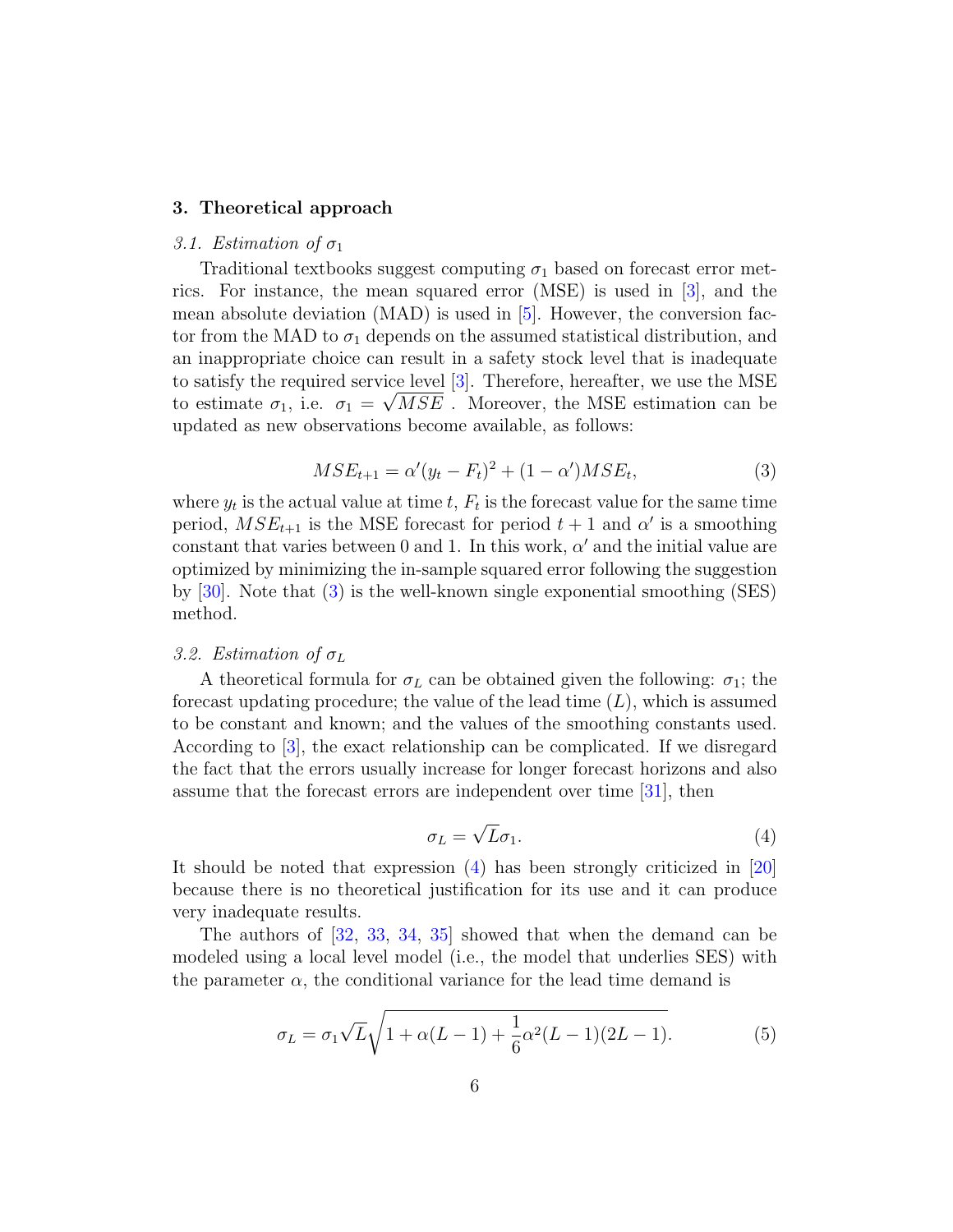Interestingly, although [\(5\)](#page-5-3) provides an exact relationship, the literature often relies on the approximation in  $(4)$  (see, for example,  $[6, 7]$  $[6, 7]$  $[6, 7]$ ).

## <span id="page-6-0"></span>4. Empirical approach

The theoretical approach represented in [\(5\)](#page-5-3) assumes that forecast errors are i.i.d., which means that we know the "true" model of the SKU's demand. However, if there are doubts about the validity of the "true" model, then empirical approaches can be a useful alternative [\[20\]](#page-30-7). Given the complex nature of markets, clients, promotions, economic situation and so forth, assuming that we know the true demand model for each SKU would be unrealistic; consequently, empirical approaches must at least be tested.

Note that although empirical approaches have been shown to yield good results in other applications, such as the calculation of prediction intervals [\[20\]](#page-30-7), they have rarely been used in SCRM [\[8\]](#page-29-6).

#### 4.1. Parametric approach

In these empirical parametric approaches, we retain the assumption that lead time forecast errors are normally distributed, but we relax the independent variance assumption by allowing  $\sigma_L$  to vary over time. An empirical estimate of  $\sigma_L$  can be calculated as follows:

<span id="page-6-1"></span>
$$
\sigma_L = \sqrt{\frac{\sum_{t=1}^{n} (e_t(L) - \bar{e}(L))^2}{n}},
$$
\n(6)

where  $e_t(L) = y_L - F_L = \sum_{h=1}^L y_{t+h} - \sum_{h=1}^L F_{t+h}$  is the lead time forecast error and  $\bar{e}(L)$  is the average error for the L under consideration.

## 4.1.1. Single exponential smoothing (SES)

Instead of using [\(6\)](#page-6-1) to update  $\sigma_L$  each time a new observation is available, we can use SES to directly update the cumulative MSE over the lead time [\[36,](#page-32-1) [26\]](#page-31-2). Likewise, we can update  $\sigma_L$  on the basis of the lead time forecast error instead of the one-step-ahead forecasting error:

<span id="page-6-2"></span>
$$
MSE_{L,t+1} = \alpha''(y_L - F_L)^2 + (1 - \alpha'')MSE_{L,t},\tag{7}
$$

where  $\sqrt{MSE_{L,t+1}}$  is the forecast for  $\sigma_L$  at time  $t+1$ . Unlike in Eq. [\(3\)](#page-5-1), the update step size does not match the lead time forecast error. The expression is updated after every period t. The process followed to calculate  $y_L$  and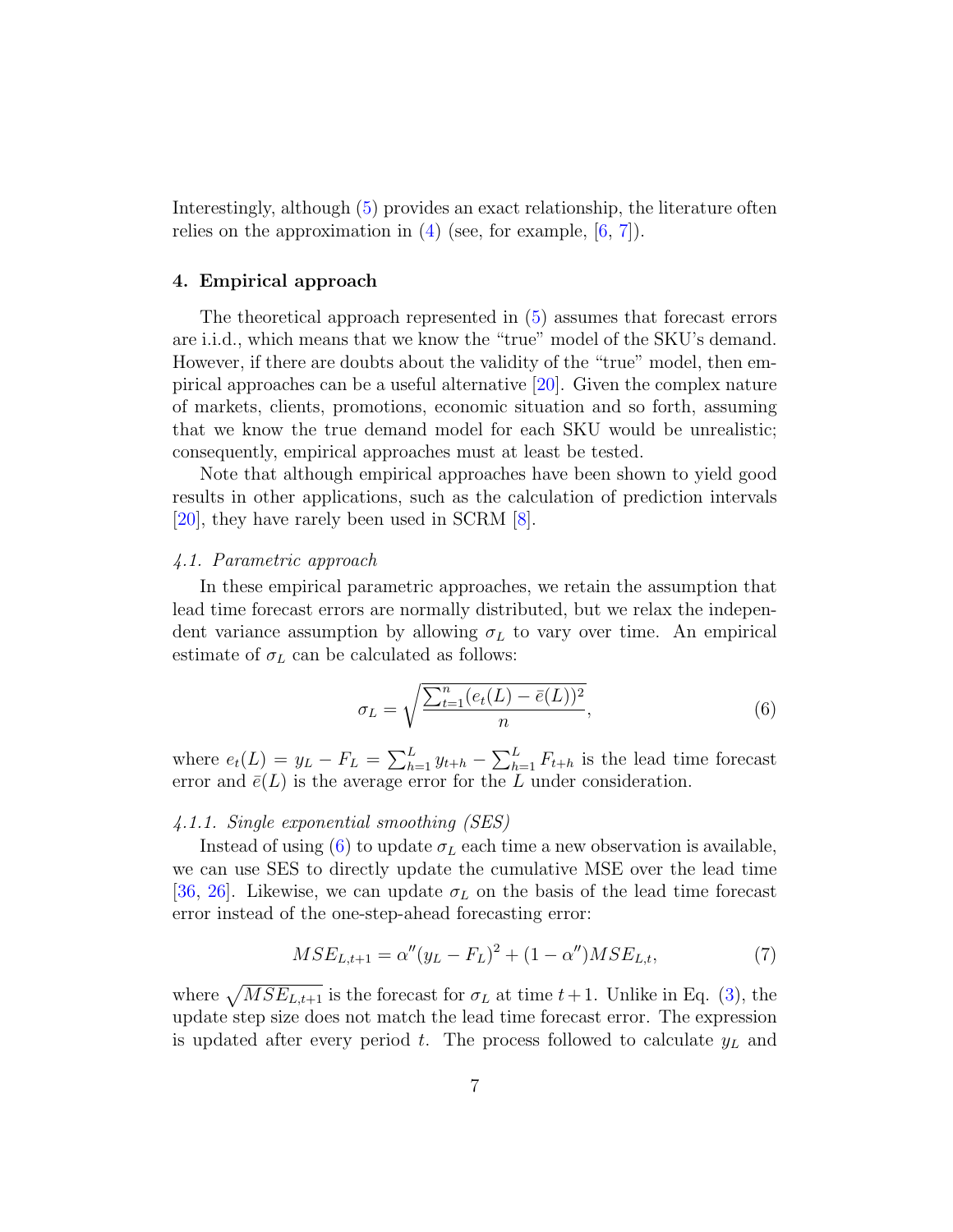$F<sub>L</sub>$  is known as the overlapping temporal demand aggregation process [\[37\]](#page-32-2), which the authors recommend when a sufficient demand history is available (at least 24 observations). Similar to Eq.  $(3)$ , both  $\alpha''$  and the initial value for Eq. [\(7\)](#page-6-2) are optimized by minimizing the squared errors.

## 4.1.2. ARCH/GARCH models

Although exponential smoothing is the conventional approach in supply chain forecasting, when we are dealing with volatility forecasting other models have been developed that may be good candidates for enhancing risk estimation and, therefore, safety stock determination.

In particular, the AutoRegressive Conditional Heteroscedasticity (ARCH) model introduced in [\[38\]](#page-32-3) is one of the most important developments in risk modeling, and it may be well suited for our application. In ARCH models, the forecast error is expressed as  $\epsilon_t = \sigma_t \cdot v_t$ , where

$$
\sigma_{t+1}^2 = \omega + \sum_{i=1}^p a_i \epsilon_{t-i+1}^2,
$$
\n(8)

where  $\omega$  is a constant, and  $a_i$  are the respective coefficients of the p lags of  $v_t$  that form an i.i.d. process. ARCH models express the conditional variance as a linear function of the  $p$  lagged squared error terms. Bollerslev in [\[25\]](#page-31-1) proposed the generalized autoregressive conditional heteroscedasticity (GARCH) models that represent a more parsimonious and less restrictive version of the  $\text{ARCH}(p)$  models.  $\text{GARCH}(p,q)$  models express the conditional variance of the forecast error (or return)  $(\epsilon_t)$  at time t as a linear function of both q lagged squared error terms and  $p$  lagged conditional variance terms. For example, a  $GARCH(1,1)$  model is given by:

<span id="page-7-0"></span>
$$
\sigma_{t+1}^2 = \omega + a_1 \epsilon_t^2 + \beta_1 \sigma_t^2. \tag{9}
$$

It should be noted that exponential smoothing has the same formulation as the integrated GARCH model (IGARCH) [\[39\]](#page-32-4), with  $\beta_1 = 1 - a_1$  and  $\omega = 0$ . If we apply the  $GARCH(1,1)$  model to lead time forecasting error instead of to the one-step ahead forecasting error, Eq. [\(9\)](#page-7-0) can be rewritten as follows:

$$
\sigma_{L,t+1}^2 = \omega' + a_1' \epsilon_{L,t}^2 + \beta_1' \sigma_{L,t}^2.
$$
\n(10)

In this work, we focus our analysis on the  $GARCH(1,1)$  model using an overlapping approach to compare it with the SES model shown in Eq. [\(7\)](#page-6-2). Note that  $GARCH(1,1)$  also includes  $GARCH(0,1)$ .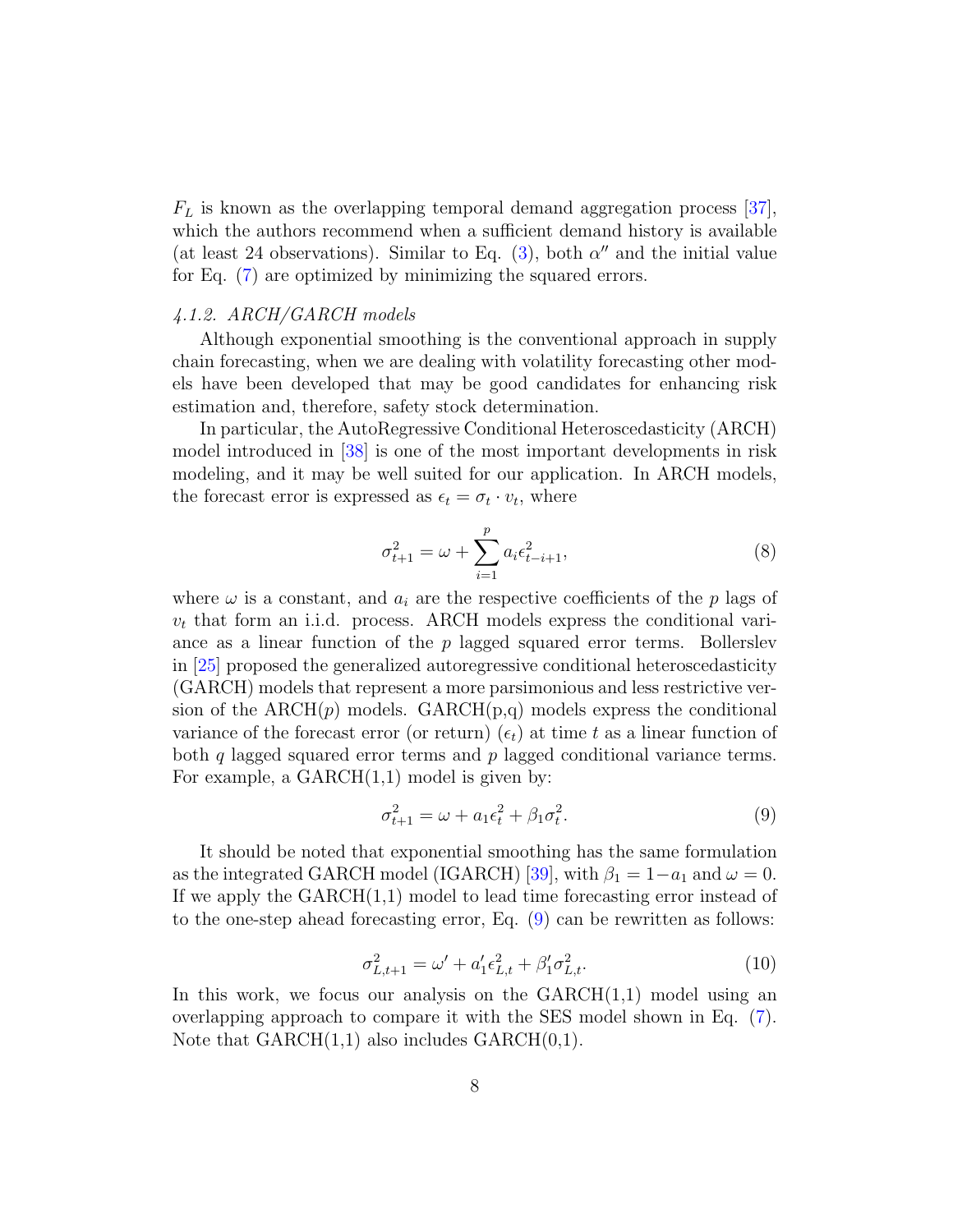#### 4.2. Non-parametric approach

Some demand distributions exhibit important asymmetries, particularly when they are subject to promotional periods or special events. In these cases, the typical normality assumption for forecasting errors does not hold. Non-parametric approaches, in which the safety stock is calculated in accordance with [\(2\)](#page-4-2), are well suited for overcoming this problem. Here, we use two well-known non-parametric methods: (i) kernel density estimation and (ii) empirical percentile.

## 4.2.1. Kernel density estimation

This technique represents the probability density function  $f(x)$  of the lead time forecast errors without requiring assumptions concerning the data distribution. The kernel density formula for a series  $X$  at a point  $x$  is given by

$$
f(x) = \frac{1}{Nh} \sum_{j=1}^{N} K\left(\frac{x - X_j}{h}\right),\tag{11}
$$

where N is the sample size,  $K(\cdot)$  is the kernel smoothing function, which in-tegrates to one and h is the bandwidth [\[27\]](#page-31-3). In the cited reference (on p. 43), it is shown that the optimal kernel function, often called the Epanechnikov kernel, is: √ √

$$
K_e(t) = \begin{cases} \frac{3}{4\sqrt{5}} \left(1 - \frac{1}{5}t^2\right) & -\sqrt{5} \le t \le \sqrt{5} \\ 0 & \text{otherwise} \end{cases} \tag{12}
$$

Although the choice of h is still a topic of debate in the statistics literature, the following optimal bandwidth for a Gaussian kernel is typically chosen [\[27,](#page-31-3) [28\]](#page-31-4):

$$
h_{opt} = 0.9 A N^{-1/5},\tag{13}
$$

where  $A$  is an adaptive estimate of the spread given by

$$
A = min(\text{standard deviation}, \text{interquantile range}/1.34) \tag{14}
$$

The CSL quantile, denoted by  $Q_L(CSL)$ , can be estimated non-parametrically using the empirical distribution fitted by the kernel approach on the lead time forecast errors.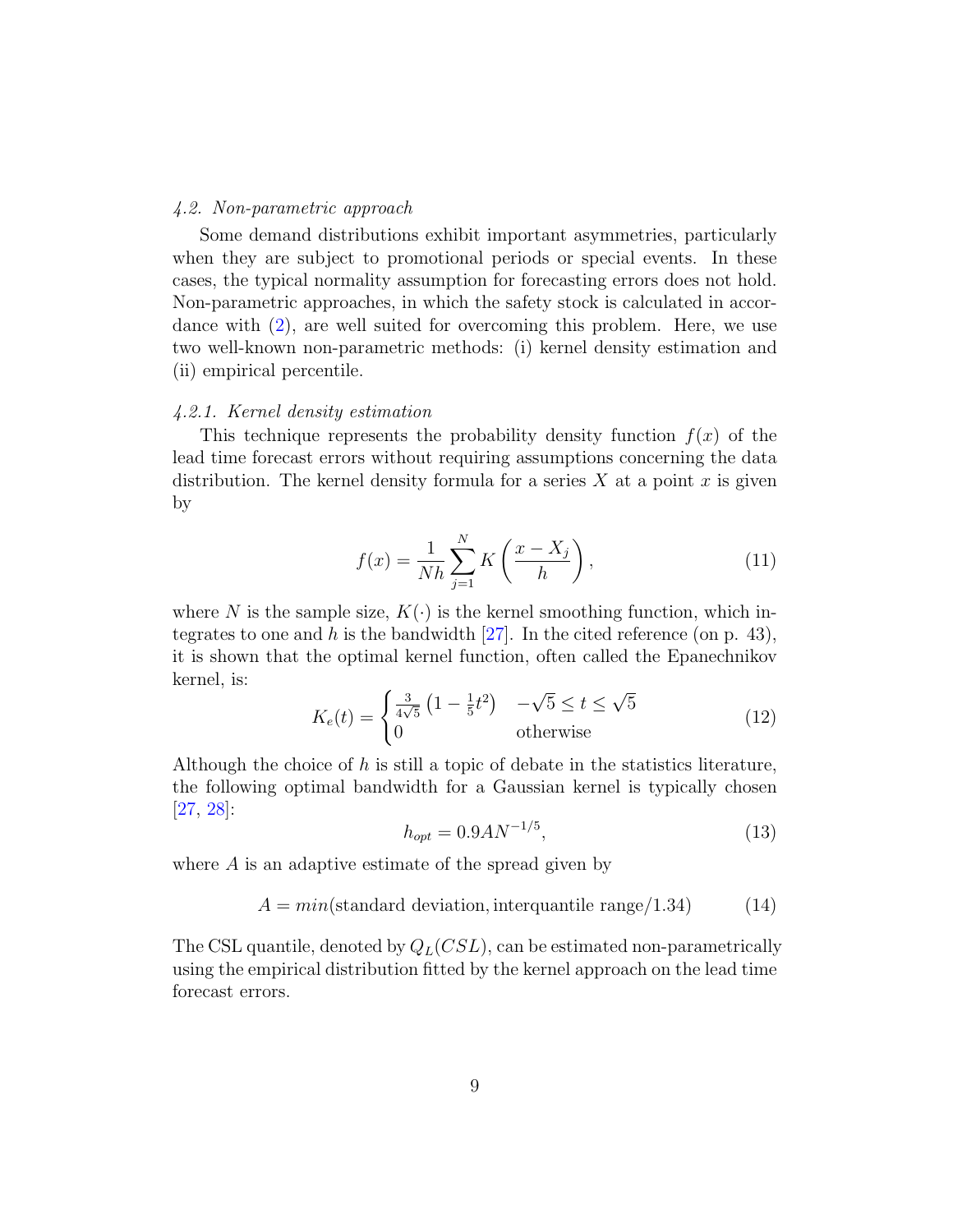#### 4.2.2. Empirical percentile

The well known percentile indicates the value below which a given percentage of observations fall. When calculating empirical percentiles the requested value is typically linearly interpolated from the available values.

#### <span id="page-9-0"></span>5. Evaluation of the alternative approaches

#### 5.1. Point forecasting

Before evaluating various approaches for measuring forecast error volatility, we must first define the point forecasting function. The point forecasting algorithm yields a measure of the central tendency of the forecast density function. This value and the resulting forecast errors are used as the inputs to the variability forecasting methods described in Sections 3 and 4. Note that the same point forecast is used in all cases, regardless of the variability forecasting approach considered.

In this work, SES is used to produce point forecasts for two reasons. First, SES is widely used in business applications [\[40,](#page-32-5) [41\]](#page-32-6), and it is consistent with common practice, in which a company may not be using the optimal forecasting model due to either a lack of expertise or the availability of only a limited set of forecasting models in the software to which it has access. Second, we use SES as a benchmark because an analytical expression is available to compute the lead time forecasting error variance (see Eq.  $(5)$ ), which requires an estimate of the value of  $\alpha$  used in SES-based point forecasting. Such a forecasting method can be formulated as

$$
F_{t+h} = \alpha y_t + (1 - \alpha) F_t,\tag{15}
$$

where  $0 \leq \alpha \leq 1$  and h is the forecasting horizon. Given the recursive nature of exponential smoothing, it is necessary to initialize the algorithm. We determine both the initial value and the  $\alpha$  value by minimizing the insample mean squared error. Note that the lead time demand forecast is  $F_L = \sum_{h=1}^{L} F_{t+h} = L \cdot F_{t+1}.$ 

#### 5.2. Inventory performance metrics

In the supply chain context, as described in [\[42\]](#page-32-7), [\[43\]](#page-32-8) and [\[44\]](#page-32-9), tradeoff curves are employed to measure the forecasting performance of different techniques. These trade-off curves represent the pairs formed by the CSL and inventory investment plus backorders and inventory investment. Kourentzes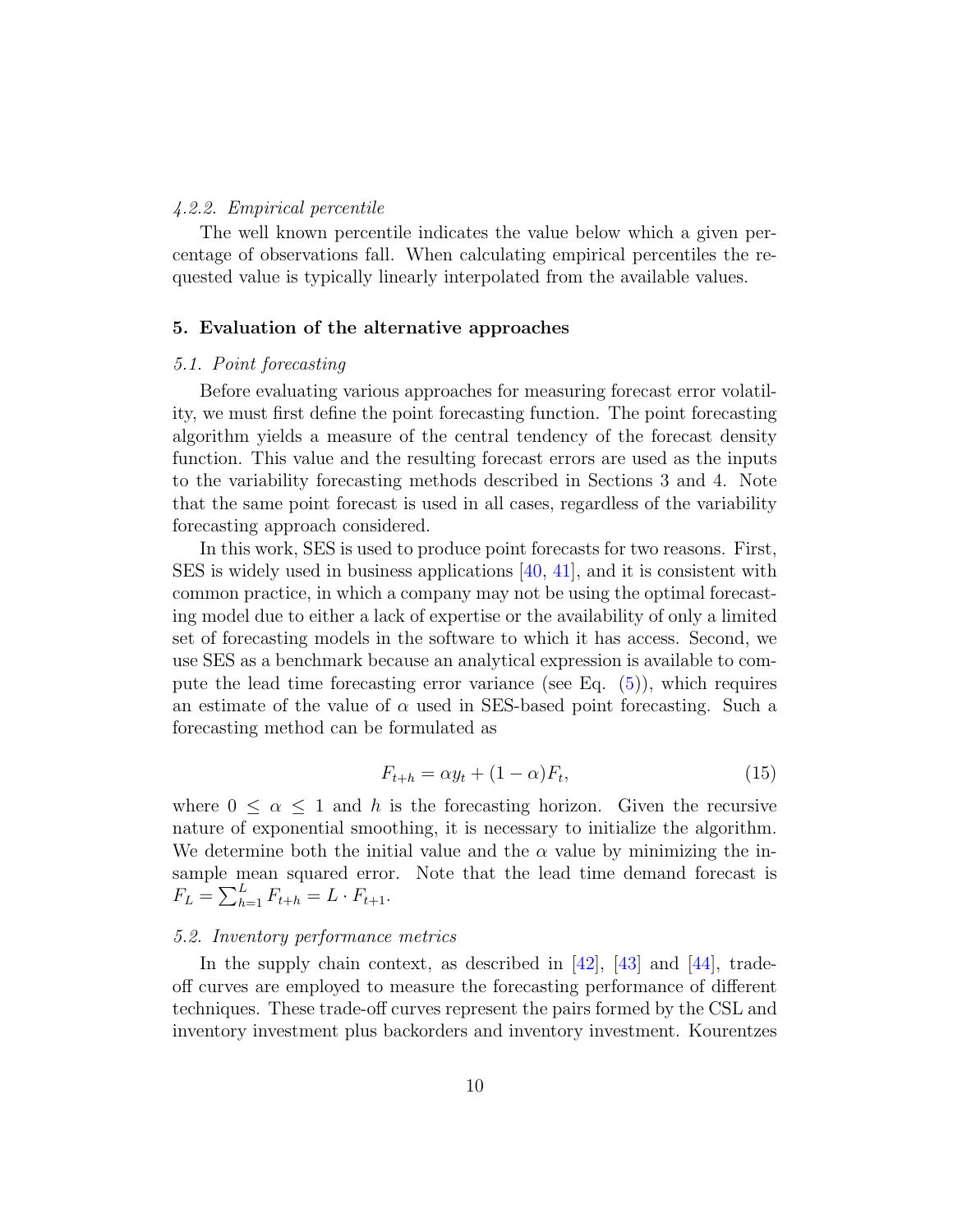[\[43\]](#page-32-8) transformed the inventory investment and backorder metrics into scaleindependent measures that can easily summarize metrics across products by dividing them by the average in-sample demand, we follow the same approach here.

The way in which such inventory metrics are parameterized depends on the stock control policy. Here, we follow a newsvendor-type policy as in  $[9, 8]$  $[9, 8]$  $[9, 8]$ , where the critical fractile minimizes the expected cost by balancing the costs of understocking and overstocking [\[31\]](#page-31-7). We also study the critical fractile estimation problem with a fixed replenishment lead time, in which such a critical fractile solution is repeatedly applied for a multi-period inventory model [\[8\]](#page-29-6). The inventory metrics are the achieved CSL, which is estimated as the percentage of iterations where the lead time demand realizations fall below the estimated lead time demand quantile for determined target CSL values (critical fractiles). Backorders, by which we mean the amount of unsatisfied demand, are calculated in two steps. First, we calculate the sum of the demand realizations that exceed the estimated target CSL for each SKU, and second, we calculate the average of that sum across SKUs. Since we are interested in the safety stock, the average inventory investment is calculated as the average value of the so-called scaled safety stock, which is the safety stock divided by the in-sample average demand. All three metrics are calculated on the hold-out sample. In Section 6.4, the implementation of a periodic-review order-up-to-level stock control policy is also considered, and its results are compared with those of the newsvendor policy. Note that an order-up-to-level stock control policy is more appropriate when products are sold over a long time horizon with numerous replenishment opportunities and, thus, there is no need to dispose of excess inventory [\[45\]](#page-32-10).

In this work, the target CSL values are set to 85%, 90%, 95% and 99% for both simulations and real data.

## 5.3. Implementation of the approaches

The analysis was conducted using MATLAB. Here, we briefly present the implementation details of the approaches discussed above. We employed the econometric toolbox in MATLAB to implement the GARCH(1,1) model, selecting an interior-point optimization algorithm. We used the kernel density estimators in MATLAB with the default options selected for the bandwidth and the Epanechnikov kernel. The empirical percentiles were computed using the MATLAB function prctile.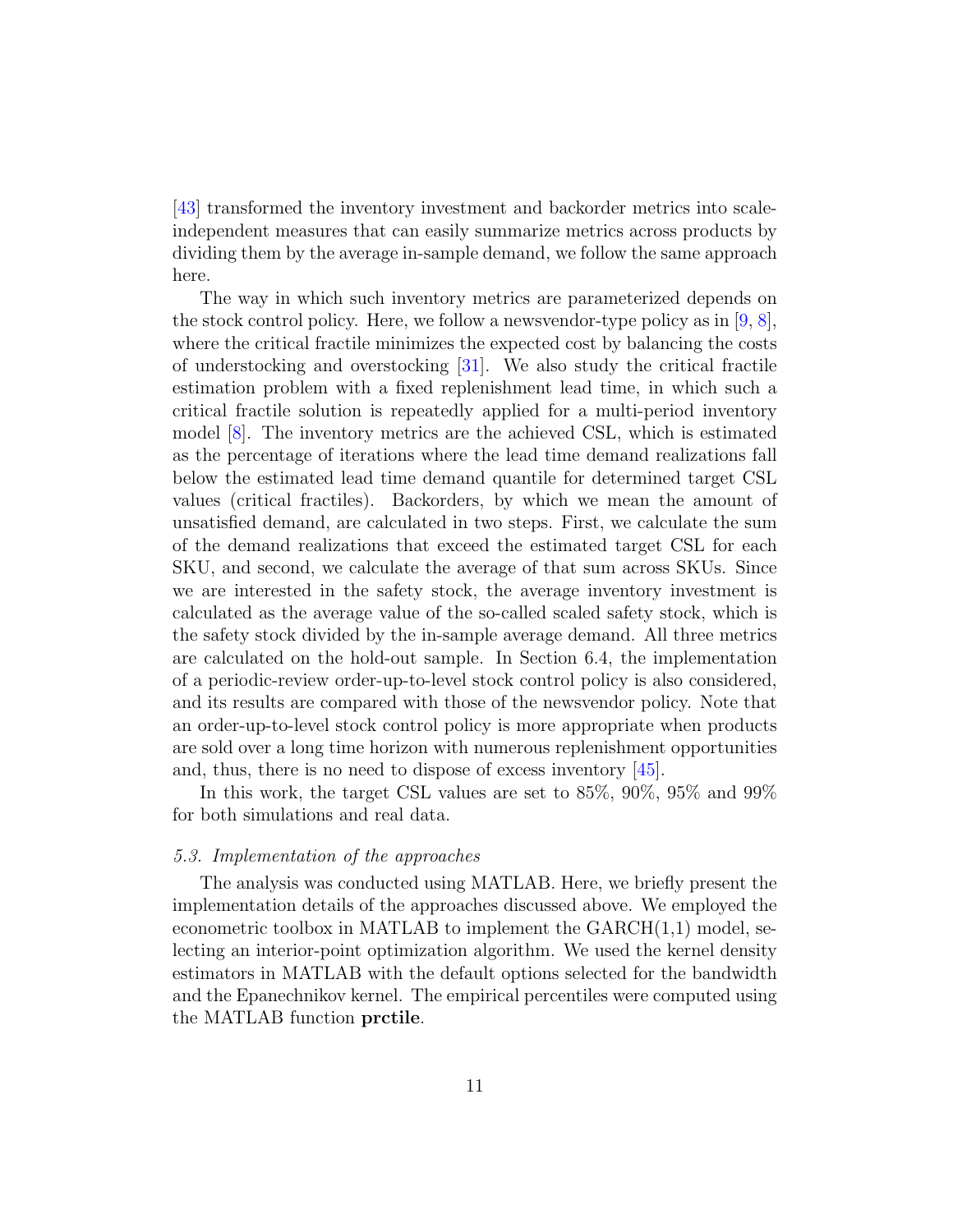## <span id="page-11-0"></span>6. Simulation results

In this section, we describe four simulation experiments conducted to explore the performance of the aforementioned empirical parametric and nonparametric approaches when there are deviations from the Gaussian i.i.d. assumptions. We study what happens when (i) the normality assumption does not hold for different sample sizes, (ii) the homoscedasticity and independent variance assumptions do not hold, and (iii) the lead time varies.

The simulations are assessed in terms of newsvendor inventory performance metrics (achieved CSL, scaled safety stock and backorders). To extend these simulation results to another well-known stock control policy, the last simulation study (iv) investigates the relationship between the newsvendor and order-up-to-level inventory performance metrics.

In these experiments, we divided the total sample into three parts. We used the first 20% of the data to estimate the parameters (initial value and smoothing parameter) for the point forecasting method and the next 50% to estimate the parameters for the volatility forecasting methods: SES, kernel density estimation, empirical percentile and  $GARCH(1,1)$ . Note that empirical methods are estimated using data which have not been employed to produce the point forecasts, [\[46,](#page-32-11) [47,](#page-33-0) [48\]](#page-33-1). The remainder of the data was reserved as a hold-out sample for evaluation purposes.

#### 6.1. Effects of sample size and demand distribution

To explore the influence of the demand distribution on the safety stock calculation, we employed three distributions: (i) normal, (ii) log-normal and (iii) gamma. Using this approach, we could observe any issues when the demand does not follow a normal distribution. Note that the log-normal distribution is reasonable when products are subject to promotional periods, during which the observed demand is higher than the baseline demand. The gamma distribution has previously been used in the literature [\[9,](#page-29-7) [29,](#page-31-5) [49\]](#page-33-2) to assess violations of the normality assumption.

We conducted simulations for the following sample sizes: 50, 100 and 500. Studying the sample size is important because products often have short life cycles, and consequently, few historical observations are available. For each sample size and each distribution, we conducted Monte Carlo simulations with 100 repetitions. The simulated population values for the mean  $(\mu)$  and standard deviation ( $\sigma$ ) of the normal distribution were  $\mu = 150$  and  $\sigma = 25$ . The parameters for the log-normal and gamma distributions were chosen to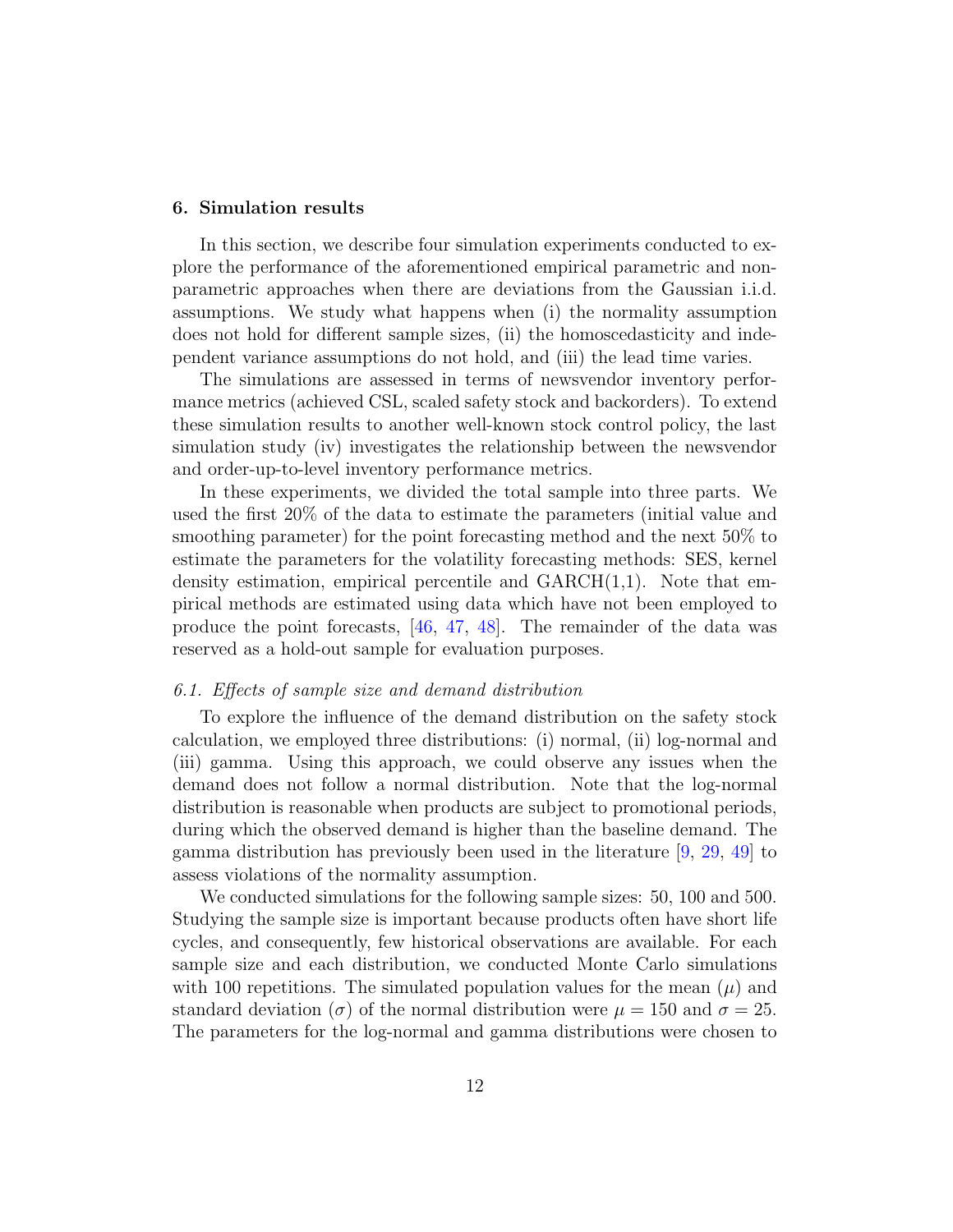provide a mean of 150 and a skewness of 9.6, with the latter being used as a non-normality measure. The resulting parameter values for the log-normal distribution were  $\mu = 4.7$  and  $\sigma = 0.7$ , while for the gamma distribution they were  $a = 0.04$  (shape parameter) and  $b = 3,449$  (scale parameter).

Figure [1](#page-13-0) shows the trade-off curves for a sample size of 50 observations and a lead time of 1 period. The upper plots show the deviations from the target CSL in percentage vs. the scaled safety stock. For example, with a normal distribution and a target CSL of 85%, denoted by the smallest marker, the CSL deviation for SES is approximately -1% (i.e., undercoverage with an achieved CSL of 84%). The closer the lines are to zero deviation, the better the performance is considered to be. The lower panels plot the relationship between backorders and scaled safety stocks. Note that the different target CSLs are organized from the smallest-size marker  $(85\%)$  to the largest-size marker (99%).

The left column of Figure [1](#page-13-0) (both upper and lower panels) shows the trade-off curves for the normally distributed demand. As expected, SES and GARCH perform reasonably well and produce a slight systematic undercoverage, whereas the kernel method produces a systematic overcoverage that is reduced for the highest target CSL. When the target is 99%, the empirical percentile method achieves a remarkable lower CSL, which also implies a higher volume of backorders.

The middle column of Figure [1](#page-13-0) presents the corresponding trade-off curves for the log-normal demand distribution. The non-parametric approaches (kernel and percentile) successfully achieve the highest and lowest target CSLs (99% and 85%, respectively), whereas the parametric approaches (SES and GARCH) do not. Therefore, when the forecast errors are skewed, the typical assumption of normality results in CSL values that deviates from their targets, and the non-parametric approaches seem more robust in this case.

The right column of Figure [1](#page-13-0) shows the results for the gamma-distributed simulated demands. The conclusions here are similar to those for the lognormal demands, although they are exacerbated. In general terms, the parametric approaches result in overcoverage for lower CSL targets (85%-90%); in fact, the lower the target is, the higher the overcoverage is. Similarly, for high CSL targets, the higher the target is  $(95\text{\textdegree}-99\text{\textdegree}),$  the higher the undercoverage is. By contrast, the empirical non-parametric approaches achieve CSL values that are closer to the targets. This difference among the target CSLs is also reflected in the lower plot, where the non-parametric approaches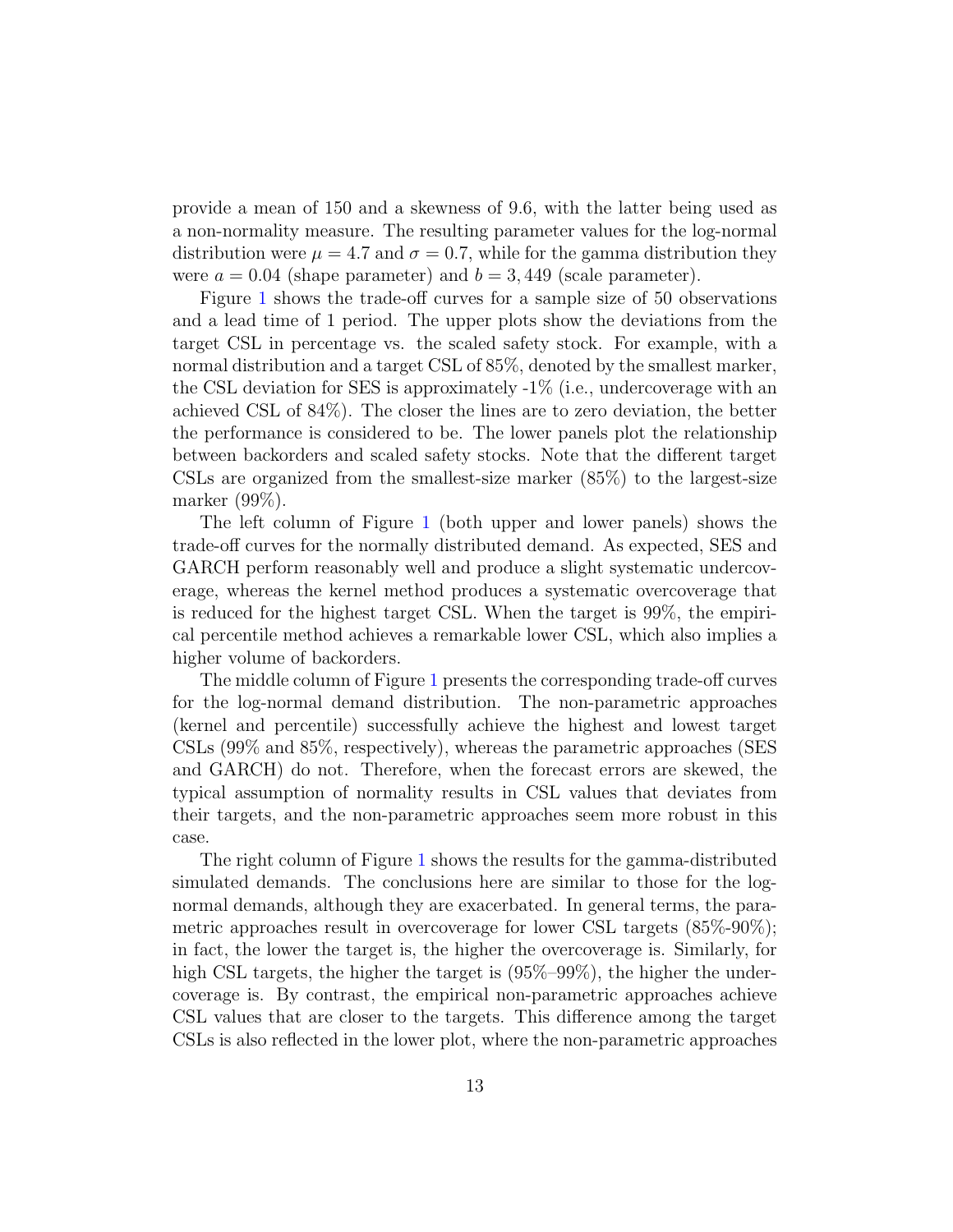

<span id="page-13-0"></span>Figure 1: Trade-off curves for a sample size of 50 observations. Left column: normal distribution; middle column: log-normal distribution; right column: gamma distribution.

yield high backorder values for low CSL values and vice versa. By contrast, the parametric approaches yield backorder values that vary less strongly with the CSL value.

Figure [2](#page-14-0) shows the corresponding trade-off curves when the sample size is increased to 100 observations. Again, the non-parametric approaches are better able to capture the asymmetry of the forecast errors at the highest and lowest CSLs (99% and 85%) for both the log-normal and gamma simulated demands. When the distribution is normal, all methods show similar performance in achieving values close to the target CSLs, although the kernel method results in systematically higher CSLs than expected.

The same conclusions are drawn when the sample size is further increased from 100 to 500 observations.

To summarize, non-parametric methods such as the kernel and percentile methods produce better trade-off curves for the log-normal and gamma distributions since the parametric methods assume that the forecast errors are normal. However, the performance of the non-parametric methods deterio-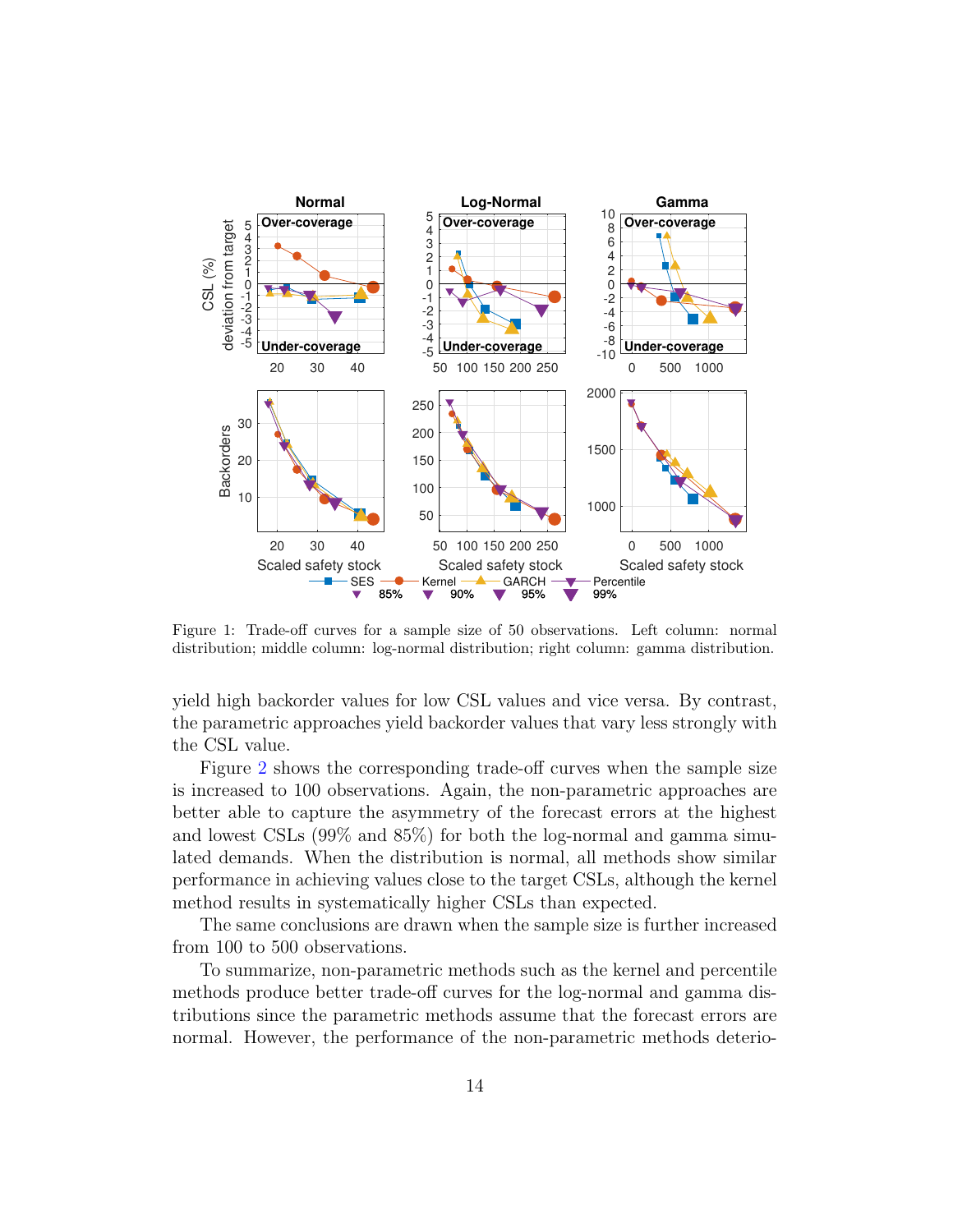

<span id="page-14-0"></span>Figure 2: Trade-off curves for a sample size of 100 observations. Left column: normal distribution; middle column: log-normal distribution; right column: gamma distribution.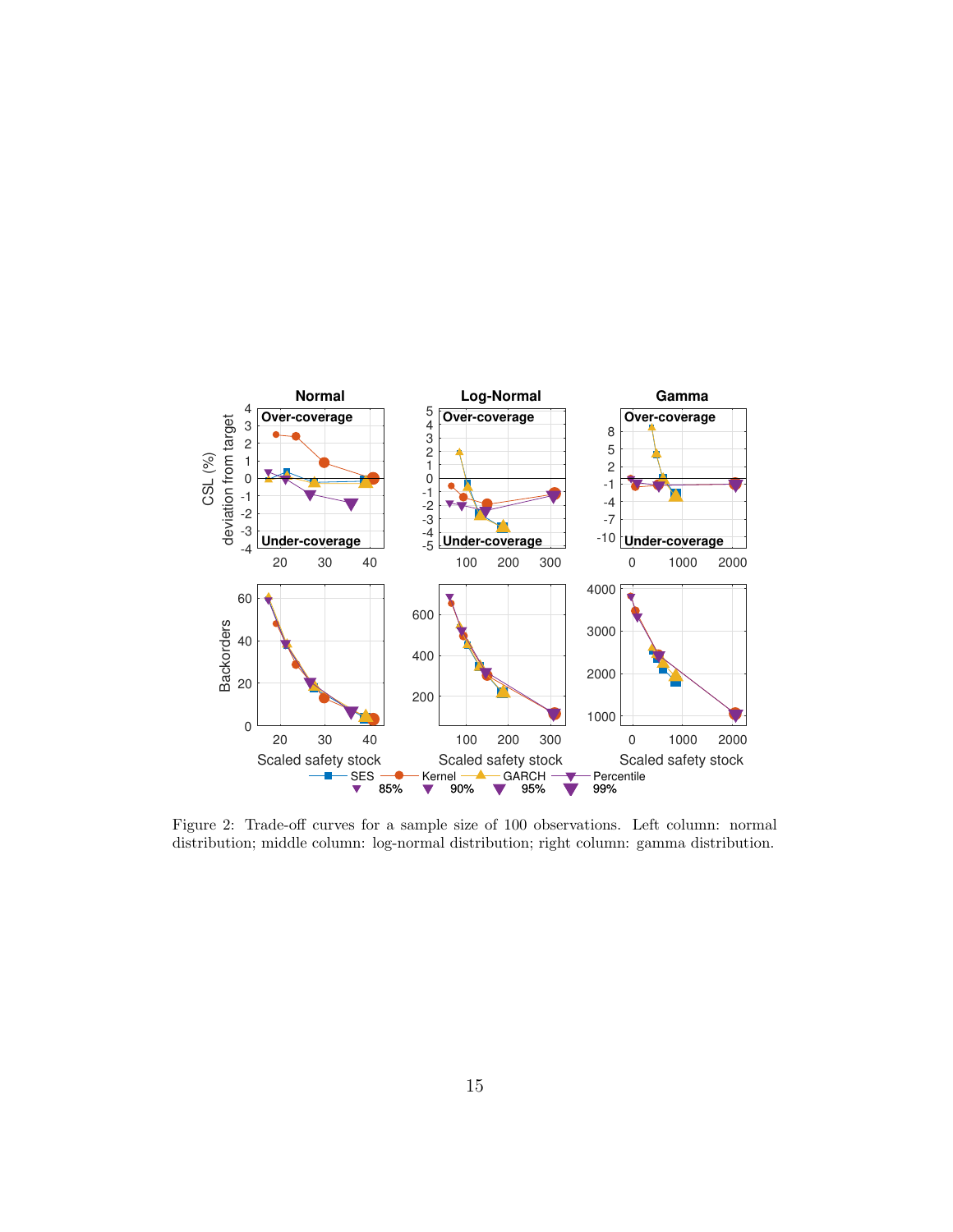rates when the sample size is small since they are data-driven approaches. When the distribution is normal, the parametric approaches work well, as expected, although there is undercoverage when the sample size is small because the parameters are not known and must be estimated [\[10\]](#page-29-8). The kernel method results in overcoverage, and the percentile method is more sensitive to small sample sizes. The overcoverage of the kernel method is due to the bandwidth selection, which establishes a compromise between bias and variance [\[27\]](#page-31-3). Because correlations of the forecast error variance are not considered in these simulations, the GARCH model does not exhibit any significant advantage over the SES model.

## 6.2. Demand with time-varying volatility

In this experiment, we performed two sets of simulations with timevarying volatility. In the first case, the demand followed a normal distribution with a constant mean  $(\mu = 150)$  and two different standard deviations ( $\sigma_1 = 25$  and  $\sigma_2 = 50$ ); the sample size was 500 observations, and the lead time was 1 period.  $\sigma_1$  was used for the time periods corresponding to 1:50, 101:226 and 351:425, with the purpose of ensuring the occurrence of volatility changes in both the in-sample periods and the hold-out sample. In the second case, the demand was simulated with a constant mean of 50 and a stochastic term that followed a GARCH(1,1) model, with the parameters  $\omega = 0.01$ ,  $a_1 = 0.4$  and  $\beta_1 = 0.5$ . In both cases, 100 simulations were run.

Figure [3](#page-17-0) depicts the average trade-off curves obtained by each considered technique for both experiments. The right column shows the tradeoff curves for the first experiment with volatile abrupt changes. Regarding backorders, the SES and GARCH methods yield slightly lower backorders for similar scaled safety stocks. With respect to CSL deviations, the SES and GARCH methods provide overcoverage for lower targets and undercoverage for the highest target. The kernel method produces overcoverage for each target, which is reduced for larger target CSLs, whereas the Percentile method achieves a CSL deviation close to zero.

The left column of Figure [3](#page-17-0) shows the trade-off curves for the second simulation case based on a GARCH model. In general, the GARCH method produces low CSL deviations with low scaled safety stocks. Although SES achieves backorder values similar to those of GARCH, its CSL performance is much worse than that of either GARCH or the non-parametric approaches. Additionally, the backorder volumes produced by the parametric approaches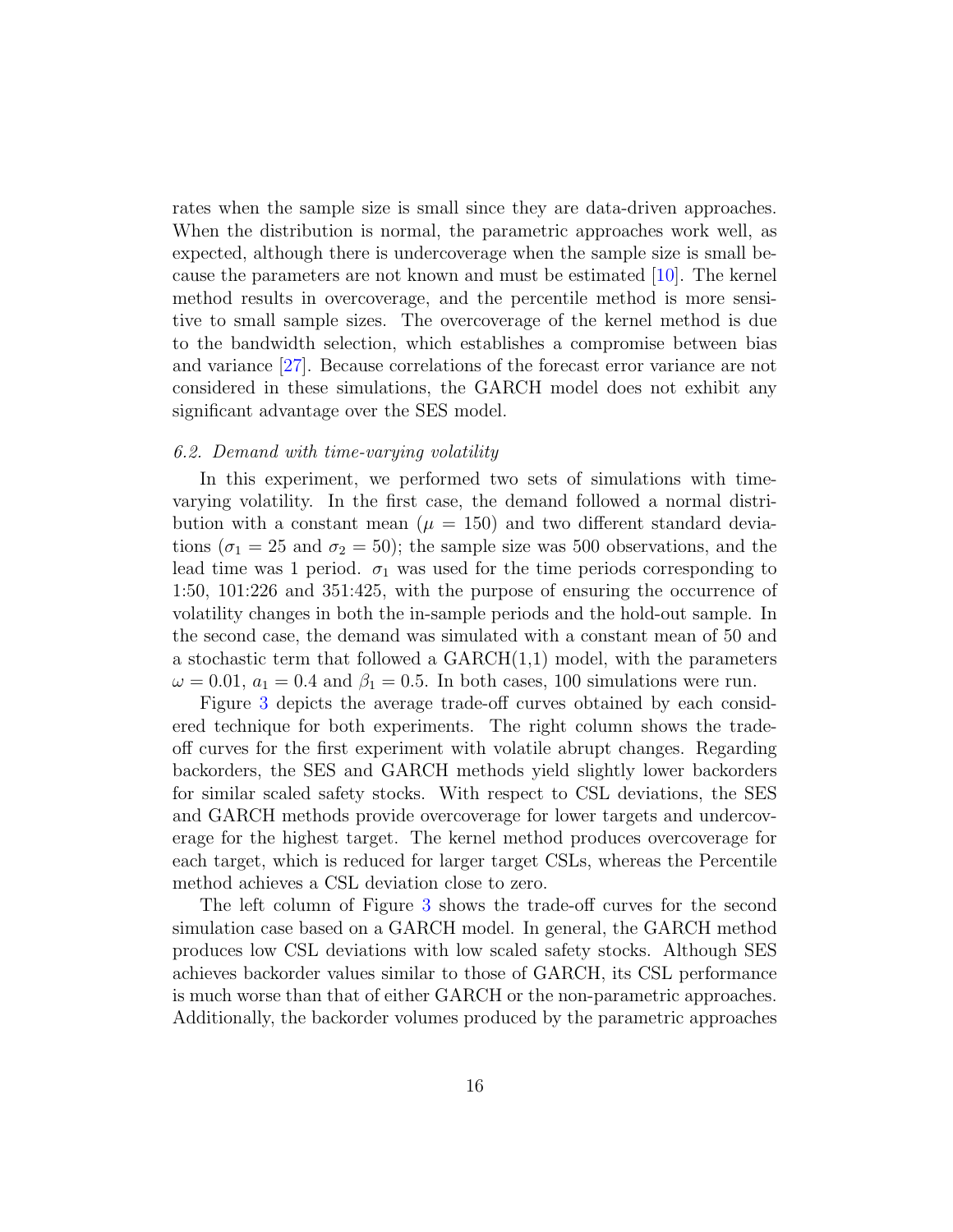are lower than those of their non-parametric counterparts, even for lower scaled safety stocks.

These results can be interpreted as follows: (i) When the forecast errors are subject to variance autocorrelation, GARCH models are a promising alternative for computing safety stocks that deserves further exploration. The best option that has been commonly applied thus far is SES  $[50, 3]$  $[50, 3]$  $[50, 3]$ , which can be seen as a particular case of GARCH models [\[39\]](#page-32-4). (ii) These results are also important because they suggest that the level of backorders can provide an indication of potential autocorrelation in the forecast error variance. In other words, when parametric approaches provide a level of backorders lower than non-parametric methods do, this may indicate a potential variance autocorrelation. To support this argument, Figure [4](#page-18-0) shows the actual values and point forecasts for one Monte Carlo simulation on the hold-out sample for a CSL target of 95%. The same plot also depicts the safety stocks computed using the kernel and GARCH methods. We can see that the GARCH method is able to adapt to periods of high/low volatility, whereas the kernel method is not. Interestingly, although the kernel and GARCH methods result in similar numbers of stockouts during high-volatility periods and consequently produce similar achieved CSLs, the level of backorders is much higher when the kernel approach is used. Similarly, during periods of low volatility, the average safety stock yielded by the kernel method is greater than that of the GARCH method, and thus, the inventory investment is also higher with the kernel approach.

## 6.3. Influence of the lead time

In the simulations reported above, the lead time was set to 1 period. In this section, we investigate the influence of the lead time on the safety stock computation. For this experiment, we set the lead time to 4 periods, the sample size to 500 observations and each simulation was repeated 100 times. We used a demand process that followed an  $ARIMA(0,1,1)$  model with additional Gaussian innovations of zero mean and a standard deviation of  $\sigma = 2$ , where  $\theta = -0.75$ . We used that ARIMA model because SES is optimal for such a model; thus, all differences among the evaluated methods are independent of the point forecasting model. The value of  $\theta = -0.75$ corresponds to a theoretical exponential smoothing constant of  $\alpha = (1 +$  $\theta$ ) = 0.25. To ensure positive demand values, a constant value of 50 units was added to the signal. Because the lead time was greater than 1 period, in addition to the previously considered empirically based approaches, we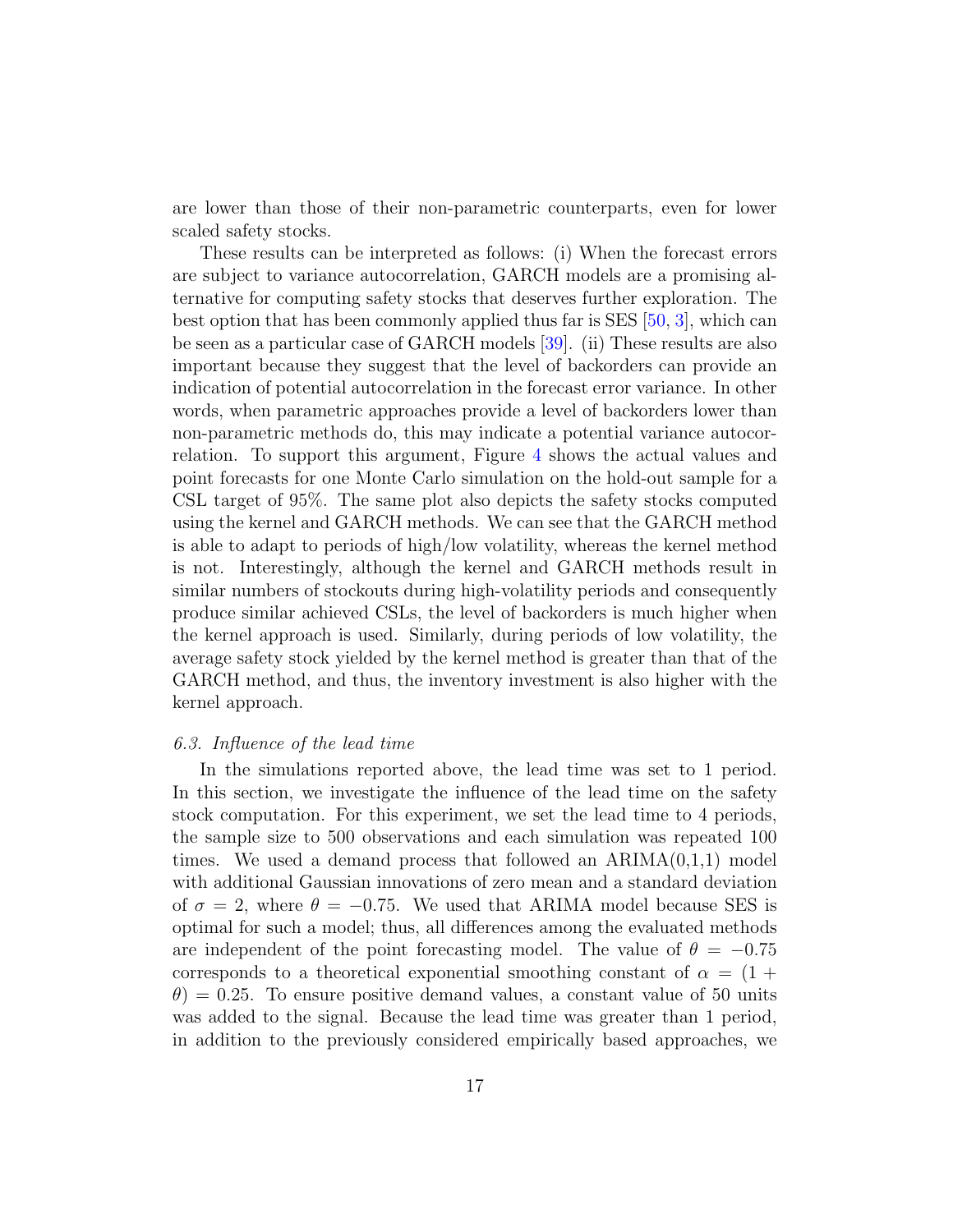

<span id="page-17-0"></span>Figure 3: Trade-off curves for simulations with demand subject to time-varying volatility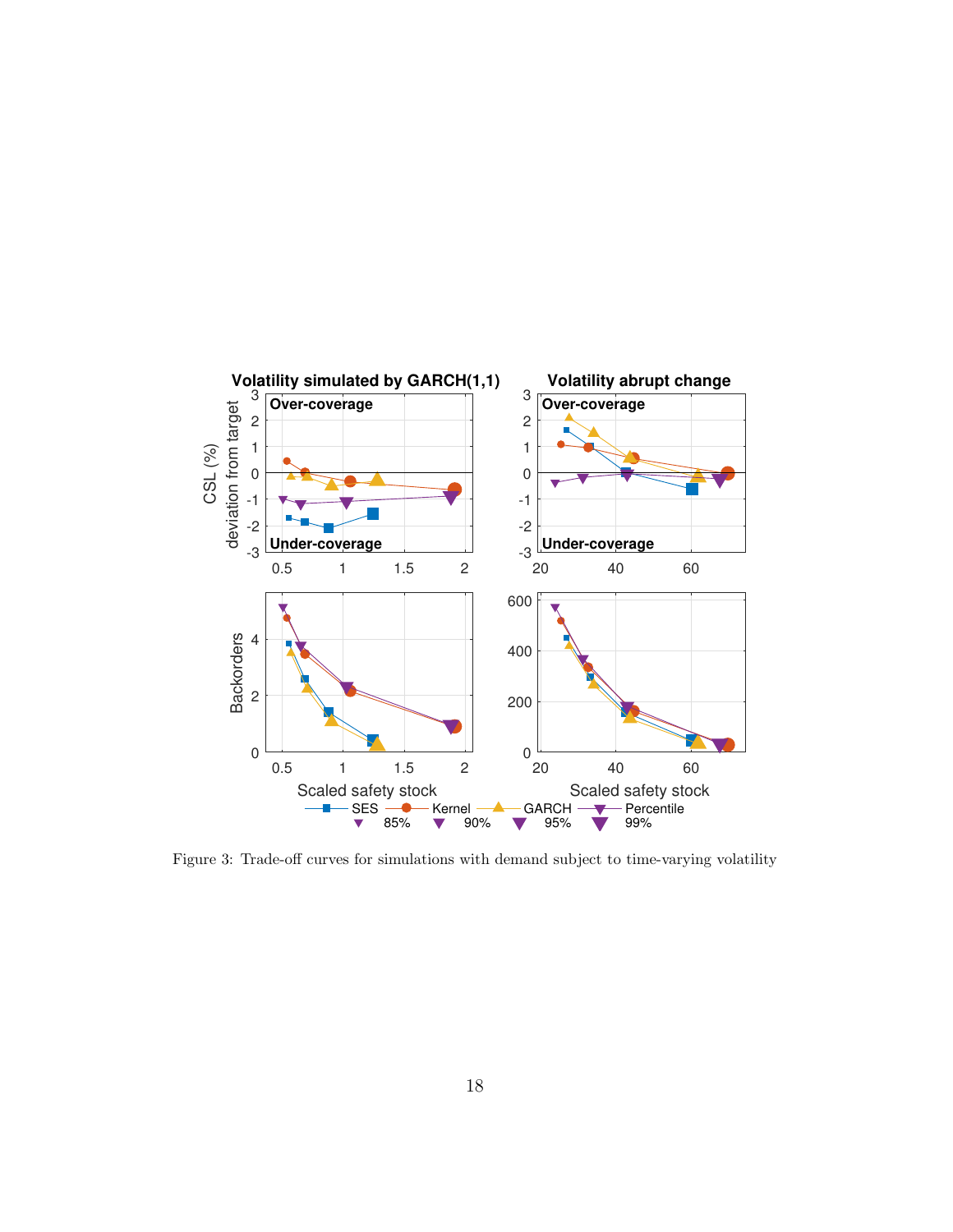

<span id="page-18-0"></span>Figure 4: Example results from one Monte Carlo simulation

could also apply the theoretical approaches represented in Eqs. [\(4\)](#page-5-2) and [\(5\)](#page-5-3), hereafter denoted by  $\sigma_L(4)$  and  $\sigma_L(5)$ , respectively. Recall that the SES, kernel, GARCH and percentile methods are based on empirical lead time forecast errors.

Figure [5](#page-19-0) shows that  $\sigma_L(4)$  produces a lower CSL and a higher number of backorders than  $\sigma_L(5)$  does because of the simplifications assumed in the case of  $\sigma_L(4)$ ; thus, our findings agree with those of [\[20\]](#page-30-7) regarding the inadequacy of  $\sigma_L(4)$ . The percentile, kernel and GARCH methods, along with  $\sigma_L(5)$ , achieve CSLs very close to the targets, although the kernel method does so with a higher scaled safety stock. Interestingly, in terms of the CSL, SES performs worse than the non-parametric approaches, although GARCH performs well. Regarding backorders, GARCH achieves very good performance—even better than that of  $\sigma_L(5)$ . In the discussion of the time-varying simulations in the previous section, we concluded that when a parametric model such as GARCH provided lower backorder levels than the rest of the methods, this could indicate possible autocorrelation. Figure [5](#page-19-0) shows that GARCH achieves superior performance, which could indicate that there is some autocorrelation that is not considered in the theoretical Eq. [\(5\)](#page-5-3) that GARCH can capture empirically. We conjecture that such a potential autocorrelation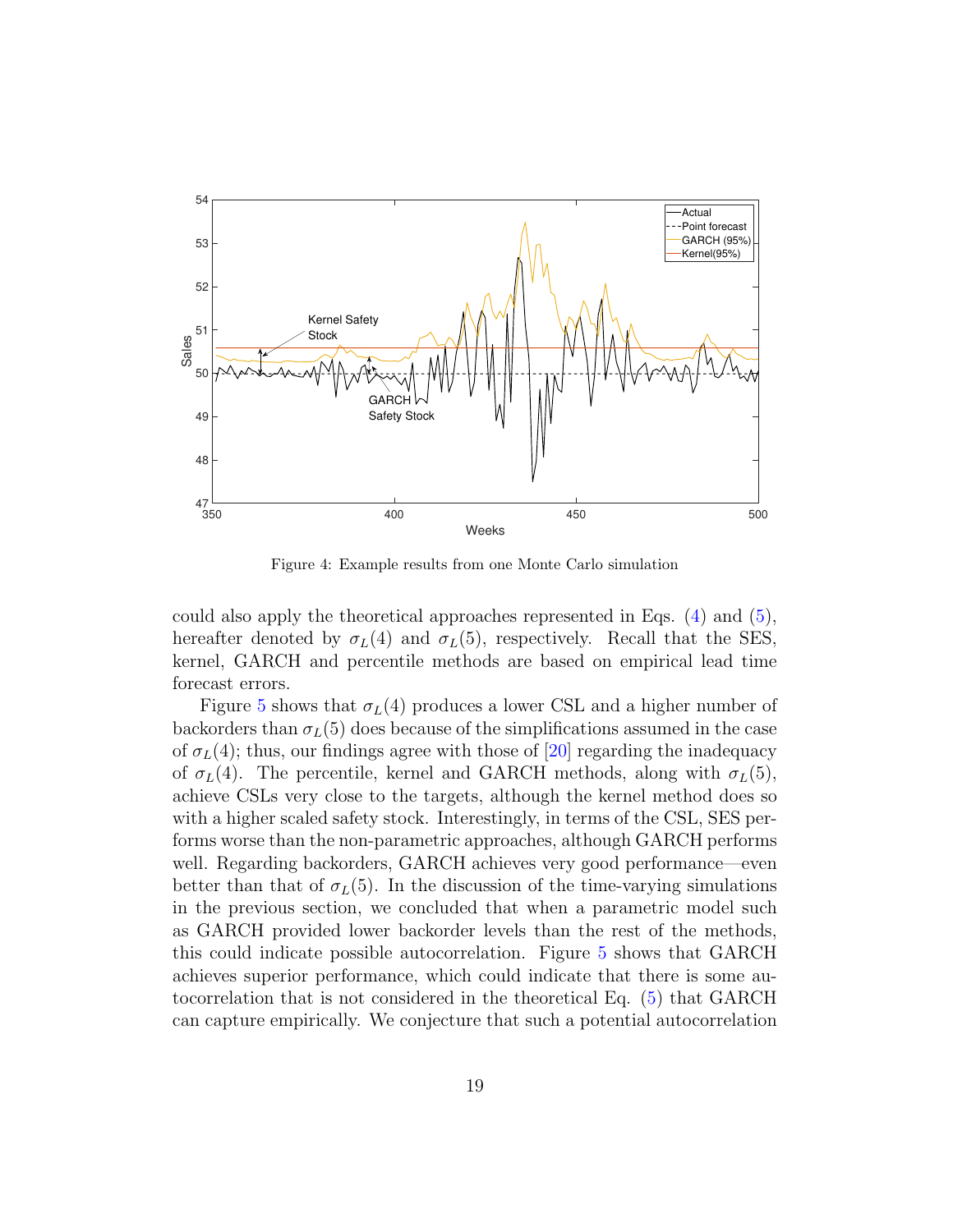

<span id="page-19-0"></span>Figure 5: Trade-off curves for a demand that follows an  $ARIMA(0,1,1)$  model and a lead time of 4 periods

may originate from two sources: (i) The first possible source is overlapping temporal demand aggregation, as suggested by the fact that our results agree with those reported by [\[37\]](#page-32-2), which indicate that the overlapping approach reduces inventory backorder volumes while maintaining the same volumes of held inventory. Note that such a variance autocorrelation due to overlapping may be present even when the original demand is independent; (ii) Similarly, the authors of [\[10\]](#page-29-8) showed that when the parameters of the forecasting model are unknown and must be estimated, the forecast errors are correlated even when the demand is independent.

## 6.4. Stock control policies

In the previous simulation experiments, we analyzed the results from the perspective of a newsvendor inventory policy. Then, the question is whether the previous simulations results still hold for different stock control policies. In this section, we answer this question by simulating a periodic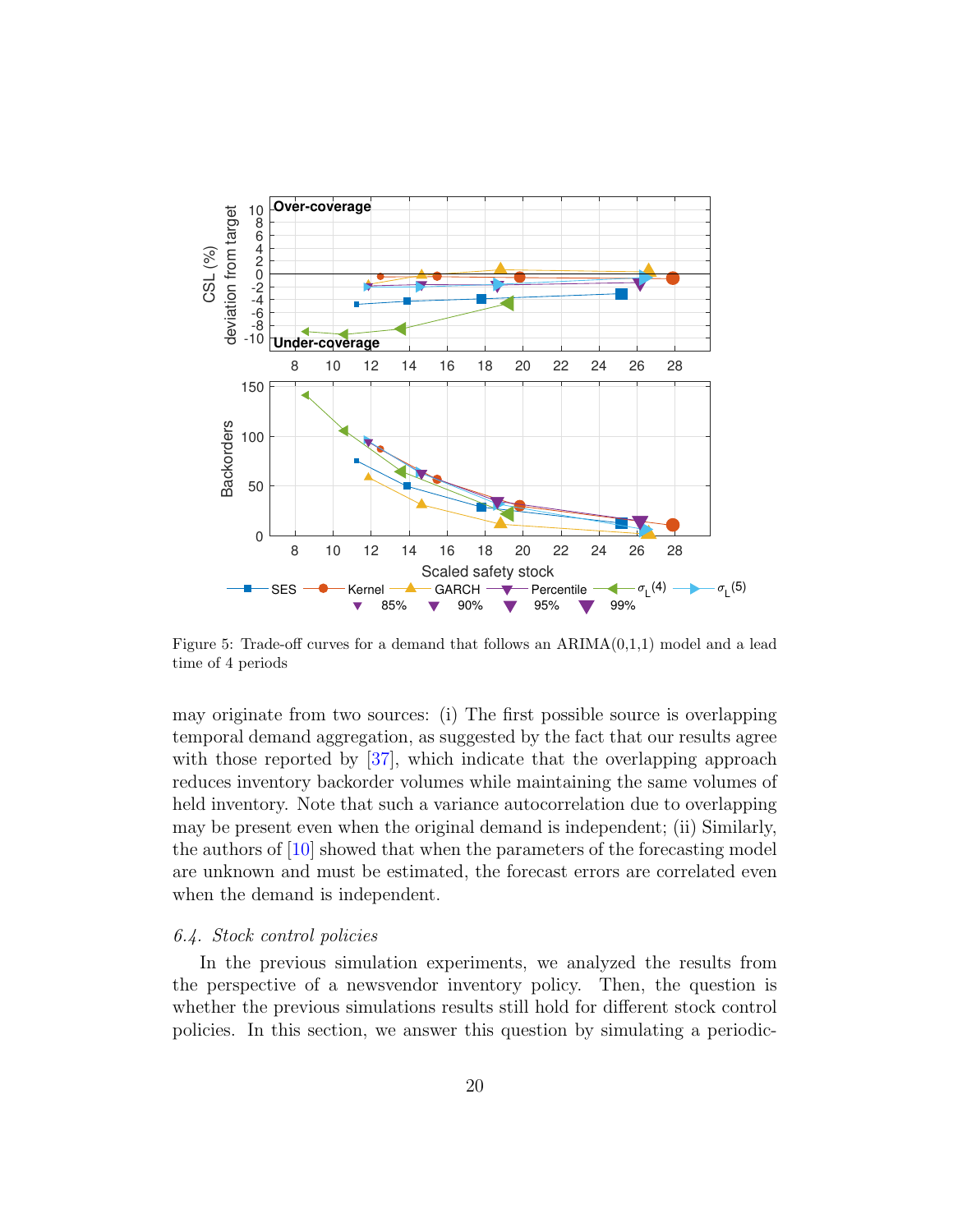review, order-up-to stock control policy following the work of [\[51\]](#page-33-4), as shown in Figure [6.](#page-21-0)

As in the previous experiment, the demand was described by a constant component (50 units) plus an ARIMA(0,1,1) component with  $\theta = -0.75$ , a standard deviation of  $\sigma = 2$  and a sample size of 500 observations. Each simulation was repeated 100 times. The ordering decision for an order-upto-level policy is expressed as follows:

$$
O_t = S_t - IP_t,\tag{16}
$$

where  $O_t$ ,  $S_t$  and  $IP_t$  denote the ordering decision, order-up-to level and inventory position, respectively, at time t. Note that the review interval is 1. The inventory position can be defined in terms of the net stock  $(NS_t)$  and outstanding orders  $(OO_t)$ :

$$
IP_t = NS_t + OO_t,\tag{17}
$$

where  $NS_t$  is

$$
NS_t = \frac{1}{1 - z^{-1}} (R_t - y_t), \tag{18}
$$

where  $Z^{-1}$  is a Z-transform such as  $Z^{-1}y_t = y_{t-1}$  and  $R_t$  represents the received orders. We use the variable  $NS<sub>t</sub>$  to compute the typical stock control metrics. In other words, the achieved CSL is calculated as the proportion of the time periods in which  $NS<sub>t</sub>$  is greater than zero given that a new replenishment order is sent every time period, meaning that the cycle is unity. Backorders are calculated by summing the negative values of  $NS<sub>t</sub>$ across time and subsequently averaging across SKUs. Finally, the inventory investment is estimated as the average of the positive  $NS<sub>t</sub>$  values across time periods and SKUs.

The order-up-to level is updated every period:

$$
S_t = F_L + k\sigma_L,\tag{19}
$$

where  $F<sub>L</sub>$  is the lead time forecast over L periods. Thus, in every period, the retailer updates the order-up-to level with the current estimates of  $F<sub>L</sub>$  and  $\sigma_L$ . Note that  $S_t$  requires the estimation of the safety stock  $k\sigma_L$ .

The main difference between the block diagram model presented in [\[51\]](#page-33-4) and the one shown in Figure [6](#page-21-0) lies in  $\sigma_L$ . In [\[51\]](#page-33-4),  $\sigma_L$  is not computed, and the uncertainty is considered as the forecasting demand in one period (i.e.,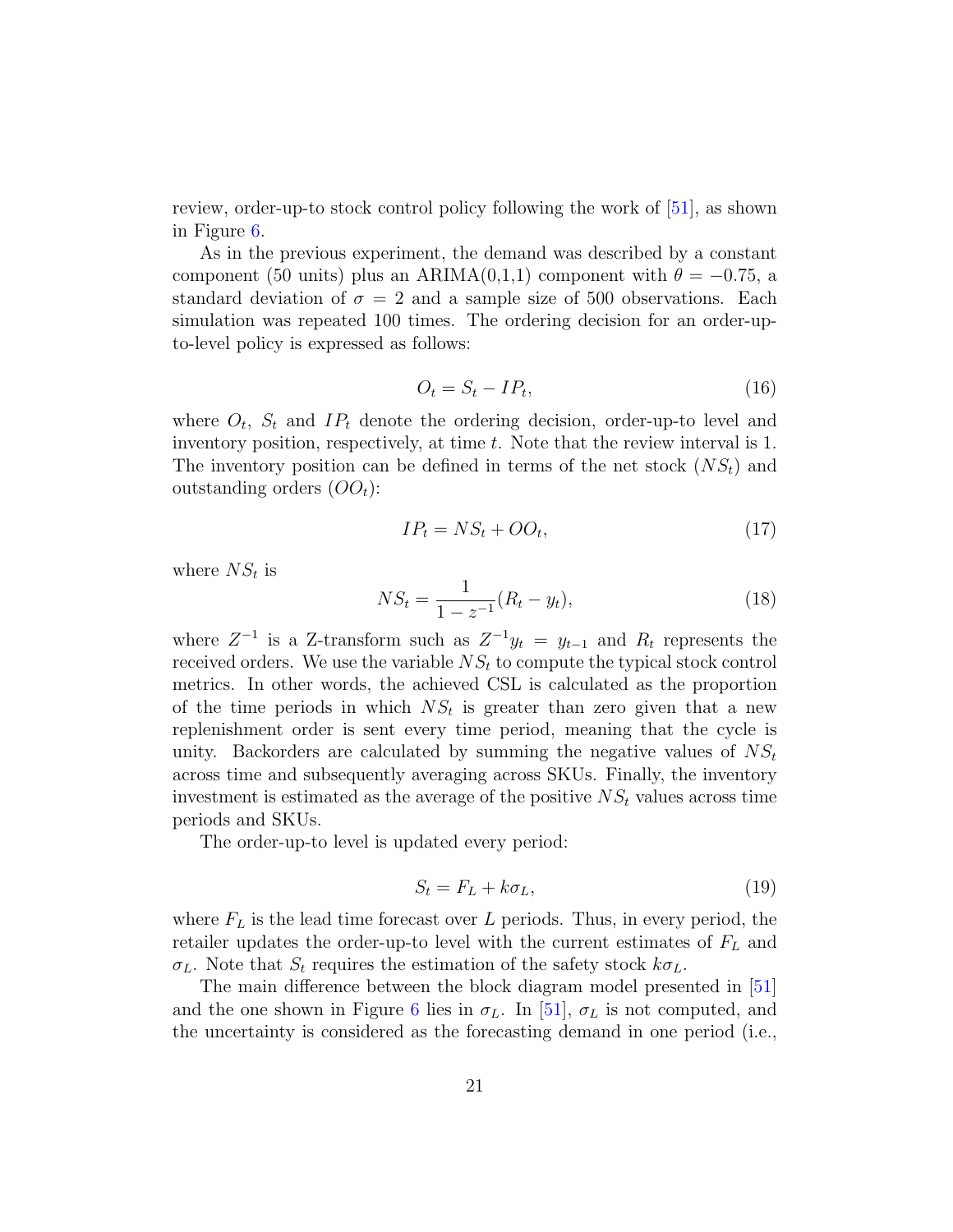

<span id="page-21-0"></span>Figure 6: Order-up-to-level stock control policy plus a forecasting system based on Eq. [\(5\)](#page-5-3)

increasing the lead time by one period). In our work, we focus on different ways to compute  $\sigma_L$  and how those affect the safety stock performance. For this simulation, we use Eq. [\(5\)](#page-5-3) to compute  $\sigma_L$ , although any of the methods presented could be used because we are analyzing the relations between the newsvendor and order-up-to stock control metrics. The described simulation is implemented in SIMULINK. Recall that L already includes a nominal oneperiod order delay  $(Z^{-1})$  because of the sequence of events [\[51\]](#page-33-4); therefore, we now have  $L = d + 1$ , where  $Z^{-d}$  is the physical lead time delay. To be coherent with the previous section, the lead time is set to  $L = 4$ ; therefore  $d = 3$ . The sequence of events is the following [\[51\]](#page-33-4): 1. receive, 2. satisfy demand, 3. count inventory, 4. place order.

Figure [7](#page-22-1) shows the relations between the newsvendor performance metrics and the order-up-to stock control metrics. In the three plots, the x and y axes represent the order-up-to metrics and the newsvendor metrics, respectively, for target CSLs of 85%, 90%, 95% and 99%, as in the previous simulations. We observe a high level of correlation between the metrics, as shown by the linear fits in all plots. In other words, the achieved CSL and backorder metrics achieved by the two stock control policies are approximately equal for every target CSL. The main difference lies in the inventory investment of the two techniques; the inventory investment of the newsvendor policy, as measured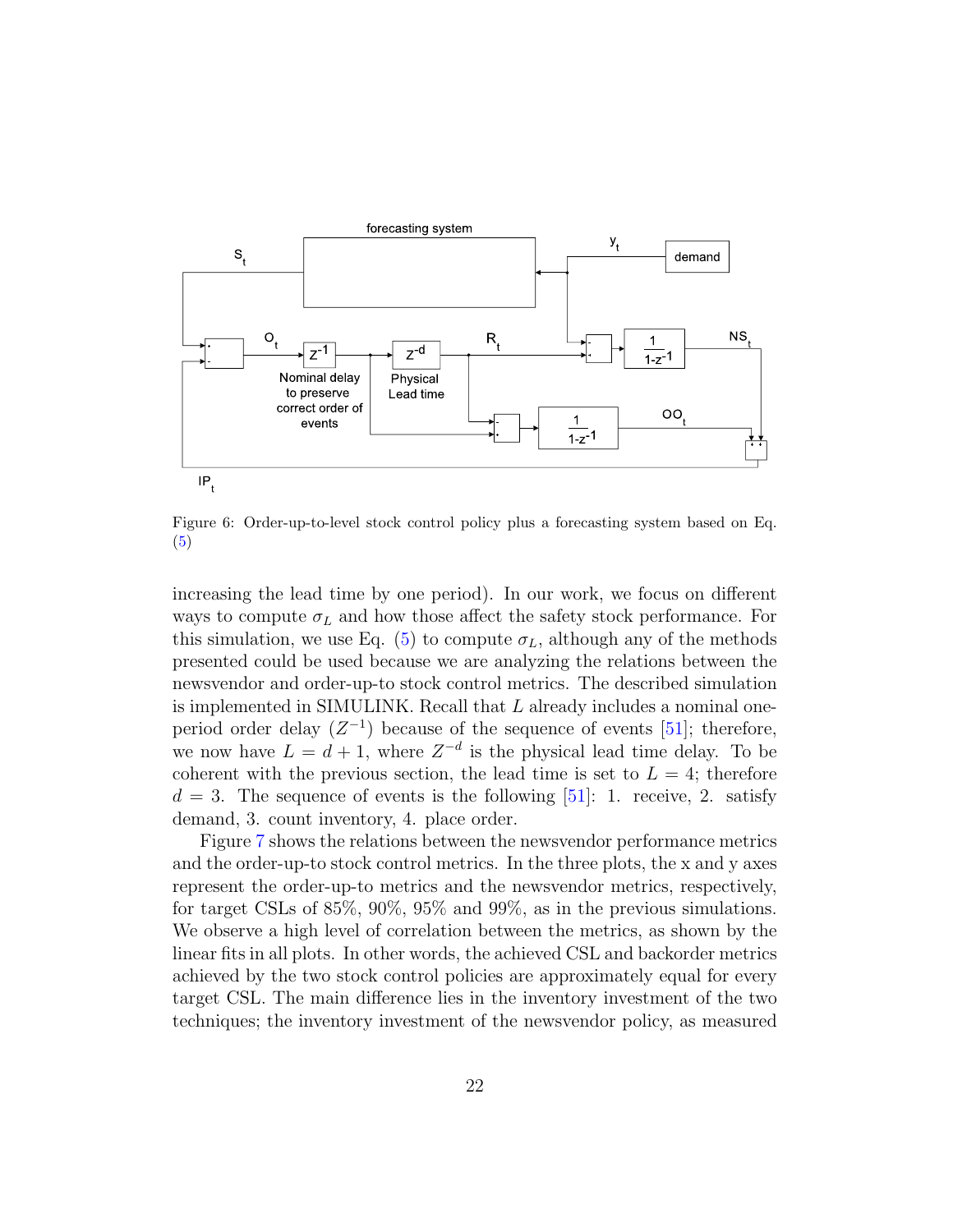

<span id="page-22-1"></span>Figure 7: Relationships between the newsvendor and order-up-to-level stock control policy metrics for target CSL values of 85%, 90%, 95% and 99%

by the scaled safety stock, is greater than the inventory investment of the order-up-to policy measured by the average net stock. Nevertheless, as in the case of the other metrics, the correlation between the scaled safety stock and the average net stock for different target CSLs is very high. Therefore, the simulation results reported in the previous sections for the newsvendor stock policy can be easily extrapolated to another well-known policy, namely, the order-up-to-level stock control policy.

# <span id="page-22-0"></span>7. Case study data

The data employed in this paper were previously used by [\[48\]](#page-33-1). These data come from a major UK fast-moving consumer goods manufacturer that specializes in the production of household and personal care products. In total, 229 products with 173 weekly observations per product are available. According to [\[48\]](#page-33-1) the SKUs did not present seasonality, and approximately 21% of them presented trend. We employed SES to produce point forecasts, although that may not always be the best possible forecasting method. This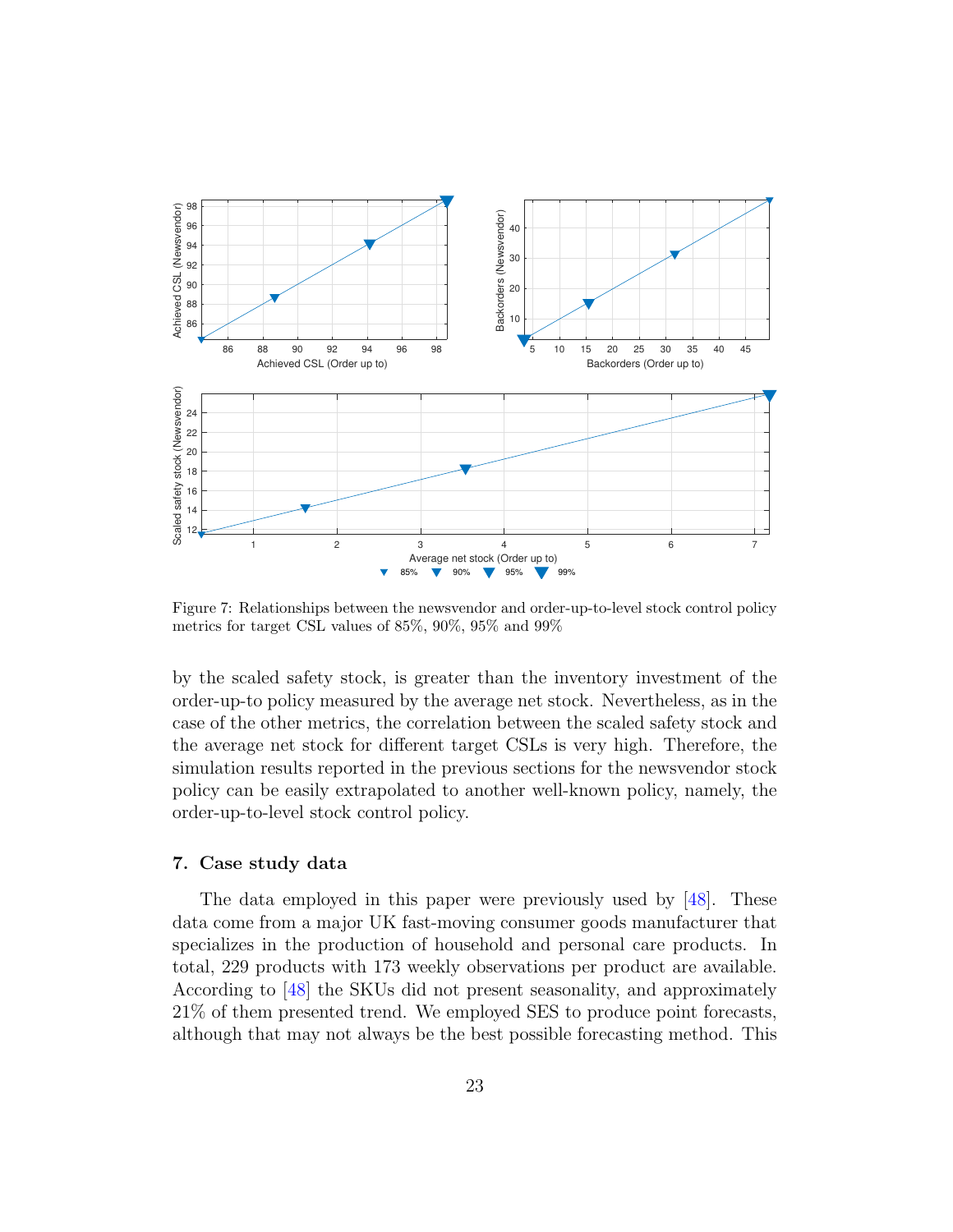can be used to assess the robustness of the proposed methods to point forecasts obtained using a method that does not perfectly match the unknown underlying data-generating process. This is a common situation both in research and in practice because identifying the true process is not trivial, as discussed before. To verify that SES is a reasonable method to provide point forecasts for this dataset, we compared the forecasting accuracy of the SES with that of  $ARIMA(p, d, q)$  models automatically identified by minimizing the Bayesian information criterion (BIC) [\[52\]](#page-33-5) for  $p = (1, 2, 3), q = (1, 2, 3)$ , and  $d = (0, 1)$ . For the point forecasting exercise, we designated 70% of the data as the hold-in sample and the rest as the hold-out sample. We normalized the sales for each SKU with respect to the corresponding mean in the hold-in sample to aggregate the results for all SKUS. The results are summarized in Table [1.](#page-23-0)

Table 1: Comparison of forecasting accuracy between SES and ARIMA models

<span id="page-23-0"></span>

| Error metric        | SES Automatic ARIMA |
|---------------------|---------------------|
| $Mean(RMSE)$ 0.64   | 0.72                |
| $Median(RMSE)$ 0.60 | 0.65                |

In Table [1,](#page-23-0) Mean(RMSE) denotes the result of computing the root mean square error for each SKU on the hold-out sample and then averaging across all SKUs. By computing the median instead of the mean of the per-SKU RMSEs, we obtain the Median(RMSE) results reported in the second row. Overall, the SES method achieves a lower forecasting error than the automatic ARIMA models. This is not surprising since, as mentioned previously, the data do not exhibit any evident trends and/or seasonality.

Regarding the volatility forecasting exercise, as in the simulations, the data were split into three subsets. Again, SKU sales were normalized with respect to the hold-in sample means to aggregate the results for all SKUS in the trade-off curves.

To test the normality and variance independence of the forecasting errors, Table [2](#page-24-0) shows two statistical metrics that test the residuals normality (the Jarque-Bera test) and the conditional heteroscedasticity (the Engle test), both at the 5% significance level. These tests were applied for different lead times ranging from 1 to 4 weeks. The values in each column represent the percentages of SKUs that do not pass the null hypotheses of normality and no conditional heteroscedasticity. These values were computed using the forecast errors obtained after the removal of the training data used to produce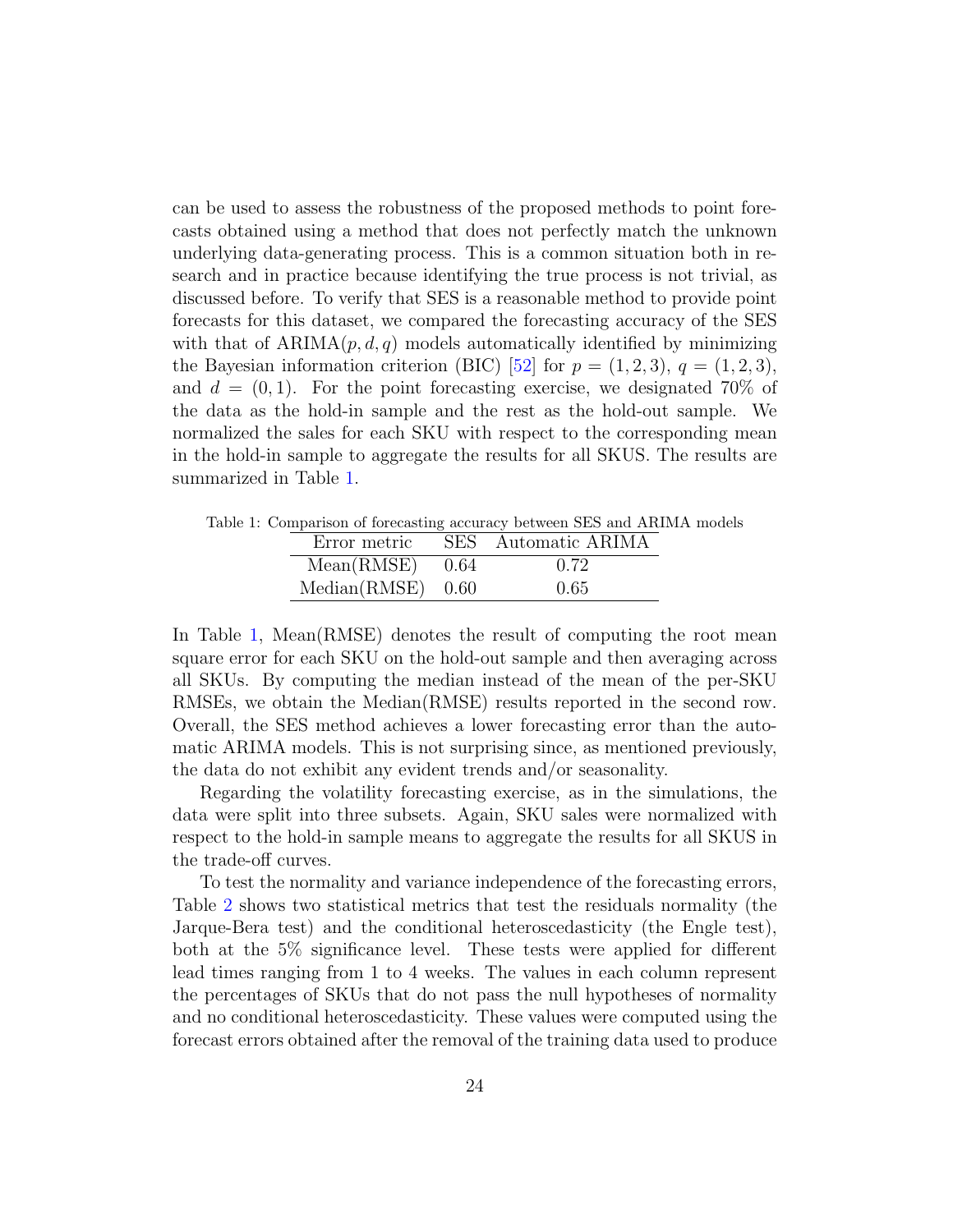the point forecasts. For the shortest lead time of 1 week, the null hypothesis of normality is rejected for 88.2% of the SKUs, and the null hypothesis of no conditional heteroscedasticity is rejected for 28.2%. Note the influence of the lead time on the statistical tests. As the lead time increases, the percentage of SKUs that do not pass the normality test decreases, as a consequence of the central limit theorem. By contrast, the percentage of SKUs that exhibit heteroscedasticity increases with the lead time. This may be due to the overlapping aggregation process and the estimation of the parameters, as explained in Section 6.3, where the influence of different lead times was analyzed.

<span id="page-24-0"></span>

|  | Lead time Jarque-Bera test $(\%)$ Engle test $(\%)$ |      |
|--|-----------------------------------------------------|------|
|  | 88.2                                                | 28.4 |
|  | 82.1                                                | 91.7 |
|  | 74.7                                                | 98.7 |
|  | 694                                                 |      |

Table 2: Percentages of the SKUs that do not pass the Jarque-Bera and Engle tests at the 5% significance level for different lead times

To test the adequacy of the  $GARCH(1,1)$  model on this real dataset, we computed the BIC for a general  $GARCH(p,q)$  model with  $p=1,2,3$  and  $q=1,2,3$  using the second part of the data devoted to optimizing the volatility models and a lead time of 4 weeks. The results show that  $GARCH(1,1)$  is a valid model because it minimizes the BIC for 97% of the SKUs.

Figures [8](#page-25-0) and [9](#page-26-0) show the trade-off curves of the manufacturer data for lead times of 1 and 4 weeks, respectively. In Figure [8,](#page-25-0) because the lead time is 1 week, SES,  $\sigma_L(4)$  and  $\sigma_L(5)$  methods all produce the same results; thus, for the sake of clarity, only the SES results are plotted. Because the conditional heteroscedasticity effect is lower for this lead time, the non-parametric kernel method produces lower deviations from the target for most CSLs (except 90%). For the highest target CSL (99%), the kernel method achieves the lowest CSL deviation and the lowest level of backorders, although at the expense of an increased scaled safety stock. This shows evidence of significant skewness in the data and is consistent with the results of the simulations, in which non-parametric approaches such as the kernel method produced better results for non-normal residuals.

Figure [9](#page-26-0) shows the results for a lead time of 4 weeks and also includes the results for the theoretical approaches ( $\sigma_L(4)$  and  $\sigma_L(5)$ ;  $\sigma_L(5)$  achieves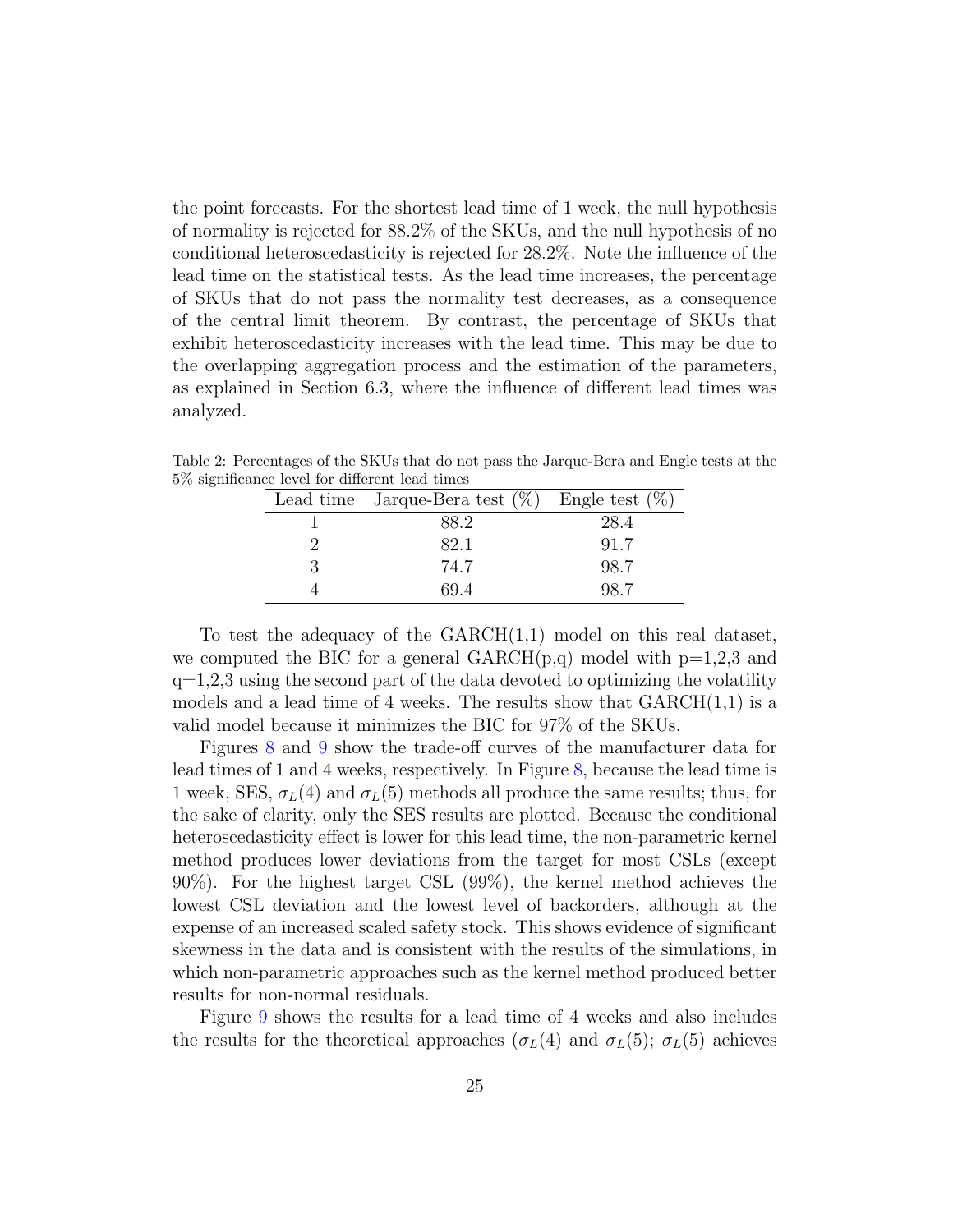

<span id="page-25-0"></span>Figure 8: Trade-off curves for the manufacturer data for a lead time of 1 week

a lower CSL deviation and a lower level of backorders than  $\sigma_L(4)$  does, as expected. Regarding the empirical non-parametric approaches, the kernel method results in a lower deviation from the target CSL and a lower level of backorders with a higher scaled safety stock. Finally, the empirical parametric approaches (SES and GARCH) demonstrate very good performances, especially the GARCH model. Clearly, the GARCH method achieves the lowest CSL deviation among all methods at a similar level of scaled safety stock. Additionally, the GARCH method performs very well with respect to backorders. Note that this superior performance of the GARCH method indicates that the SKUs in this dataset, in general, are subject to lead time forecast errors with important variance autocorrelations. This finding is corroborated by the Engle test results reported in Table [2,](#page-24-0) and is consistent with the simulation results shown in Figure [3.](#page-17-0)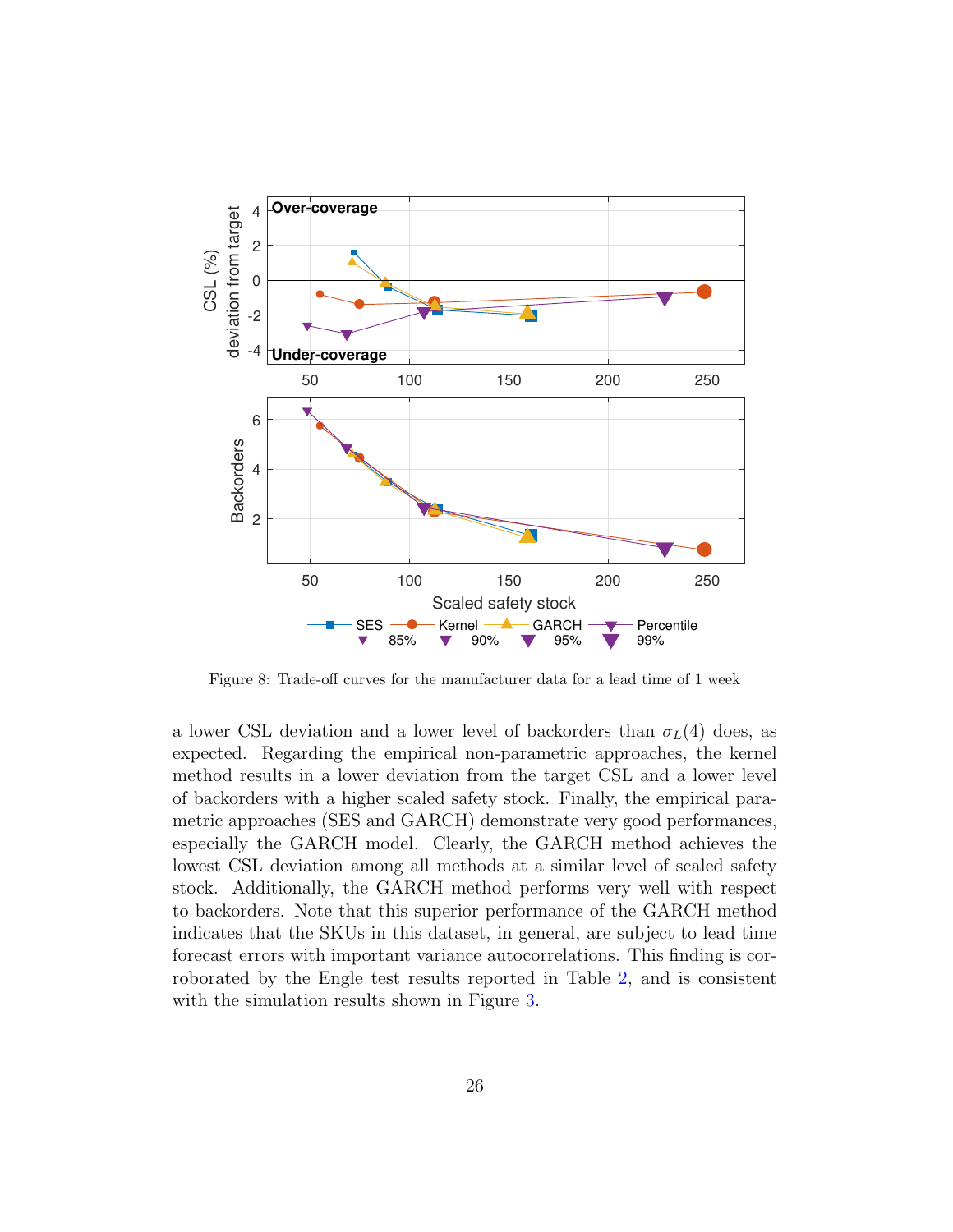

<span id="page-26-0"></span>Figure 9: Trade-off curves for the manufacturer data for a lead time of 4 weeks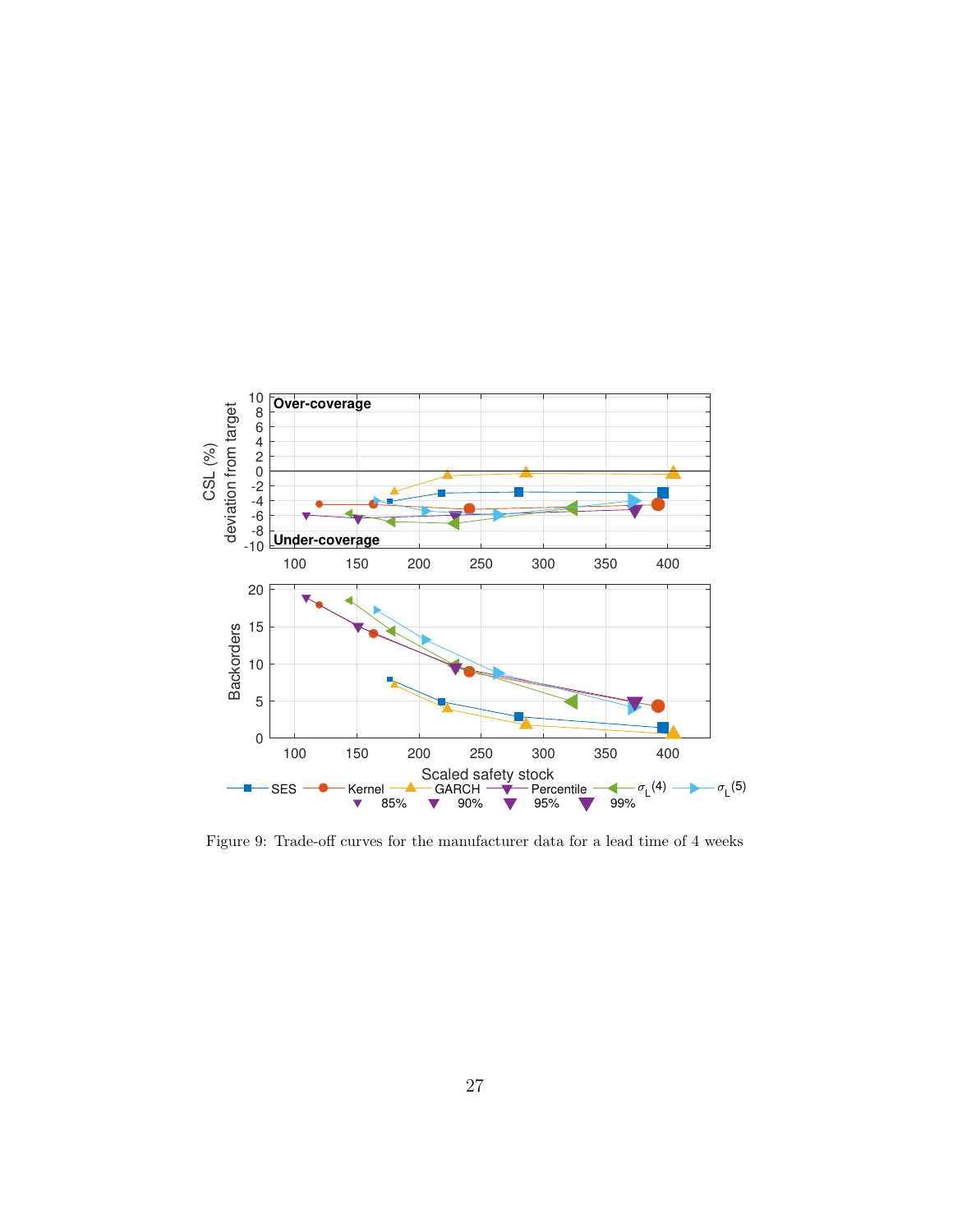## <span id="page-27-0"></span>8. Conclusions

Despite the attention paid by both academics and practitioners to SCRM, the links between demand uncertainty and risks are still under-researched. One tool that supply chains typically employ to prevent further risks is safety stocks. This work examined empirical approaches, both parametric and nonparametric, for estimating the variability of the forecast errors and determining the appropriate levels of safety stocks. In addition, these empirical methods were compared with the traditional theoretical methods described in the supply chain literature. Our intent was to provide recommendations for cases in which the assumption of normal i.i.d. forecast errors does not hold, which is common in practice.

The results of simulations show that empirical non-parametric approaches such as the kernel method are suitable when the statistical distribution of the forecast errors cannot be assumed to be normal. Additionally, if the variance independence assumption cannot be guaranteed, empirical parametric approaches such as SES and GARCH offer a promising alternative. Moreover, we found that when the GARCH or SES methods yields improved level of backorders, this improvement indicates the possibility of temporal heteroscedasticity in the forecast errors. Under such circumstances, the GARCH method captures that heterocedasticity and achieves better performance in terms of the achieved CSL and backorder volume.

The results of the simulation experiments were evaluated for a newsvendor stock policy, and the findings were compared with the outcomes obtained when the newsvendor policy was replaced with an order-up-to-level policy. The results showed high correlations between the inventory performance metrics for the different stock control policies.

We also conducted experiments on real data and analyzed the influence of the lead time on the i.i.d. assumptions. For shorter lead times, the results were predominantly influenced by non-normality, and the kernel method produced better results, particularly for higher target CSLs. As the lead time increased, conditional heteroscedasticity became dominant, which caused the empirical parametric methods (GARCH and SES) to produce better results. GARCH outperformed SES in terms of the achieved CSL, because SES is simply a particular case of the more general GARCH framework. These results on real data validate the conclusions obtained from the simulation exercises.

The managerial implications of this work are as follows. Although the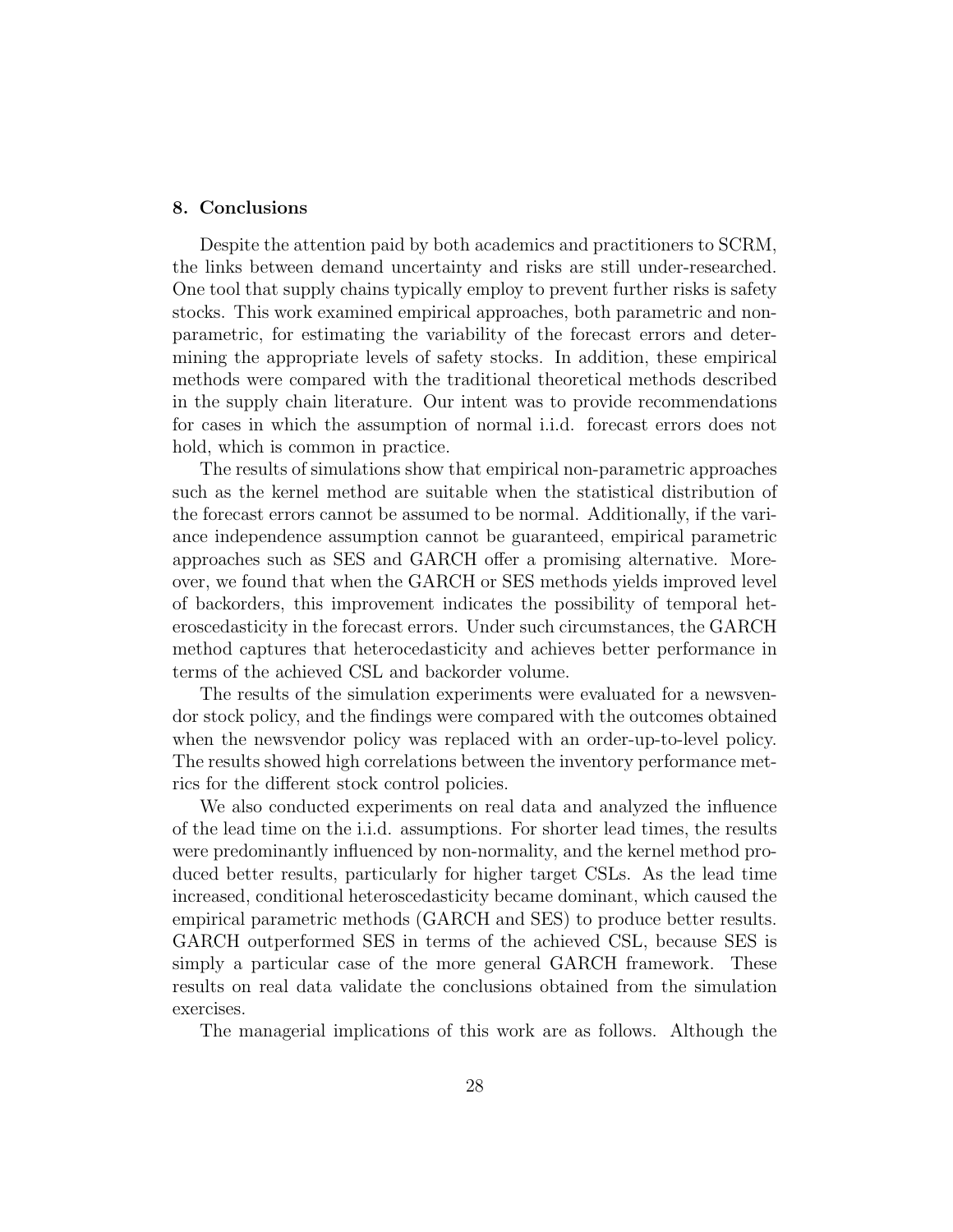theoretical Eq. [\(4\)](#page-5-2) is widely used because of its simplicity, if the forecasting model and parameters are known for a certain lead time, we recommend employing a more precise expression, such as Eq. [\(5\)](#page-5-3), which is valid for the particular case of the SES forecasting model. Nevertheless, Eq. [\(5\)](#page-5-3) does not consider the case in which the forecasting model parameters are not known and must be estimated, nor how the cumulative lead time demand forecasts are computed (using an overlapping or non-overlapping approach).

If sufficient data are available but the forecasting model and its parameters cannot be determined (either because the forecasting support system does not provide such information, because the forecasts have been obtained using a combination of forecasting methods, or because there are doubts regarding whether the forecast errors satisfy the i.i.d. assumptions), then we suggest the use of empirical approaches. For shorter lead times, the kernel method can effectively capture deviations from normality; for longer lead times, GARCH models are highly suitable and are a good alternative to SES, which has been traditionally utilized since the nineteen-sixties [\[50\]](#page-33-3). In this case, GARCH models can be a good choice even when the demand variance is uncorrelated.

Future research should address some of the limitations of this work. We analyzed SES and the  $GARCH(1,1)$  model for point and volatility forecasts, respectively. Future works should extend the applied GARCH models to incorporate exogenous variables that are available in advance, such as price discounts due to marketing campaigns. With regard to non-parametric methods, the optimal selection of the kernel function and/or bandwidth also deserves further investigation.

## Acknowledgment

This work was supported by the European Regional Development Fund and the Spanish Government (MINECO/FEDER, UE) under project reference DPI2015-64133-R. The authors would also like to thank the anonymous referees for their useful comments and suggestions.

## References

<span id="page-28-0"></span>[1] B. Fahimnia, C. S. Tang, H. Davarzani, J. Sarkis, Quantitative models for managing supply chain risks: A review, European Journal of Operational Research 247 (1)  $(2015)$  1 – 15.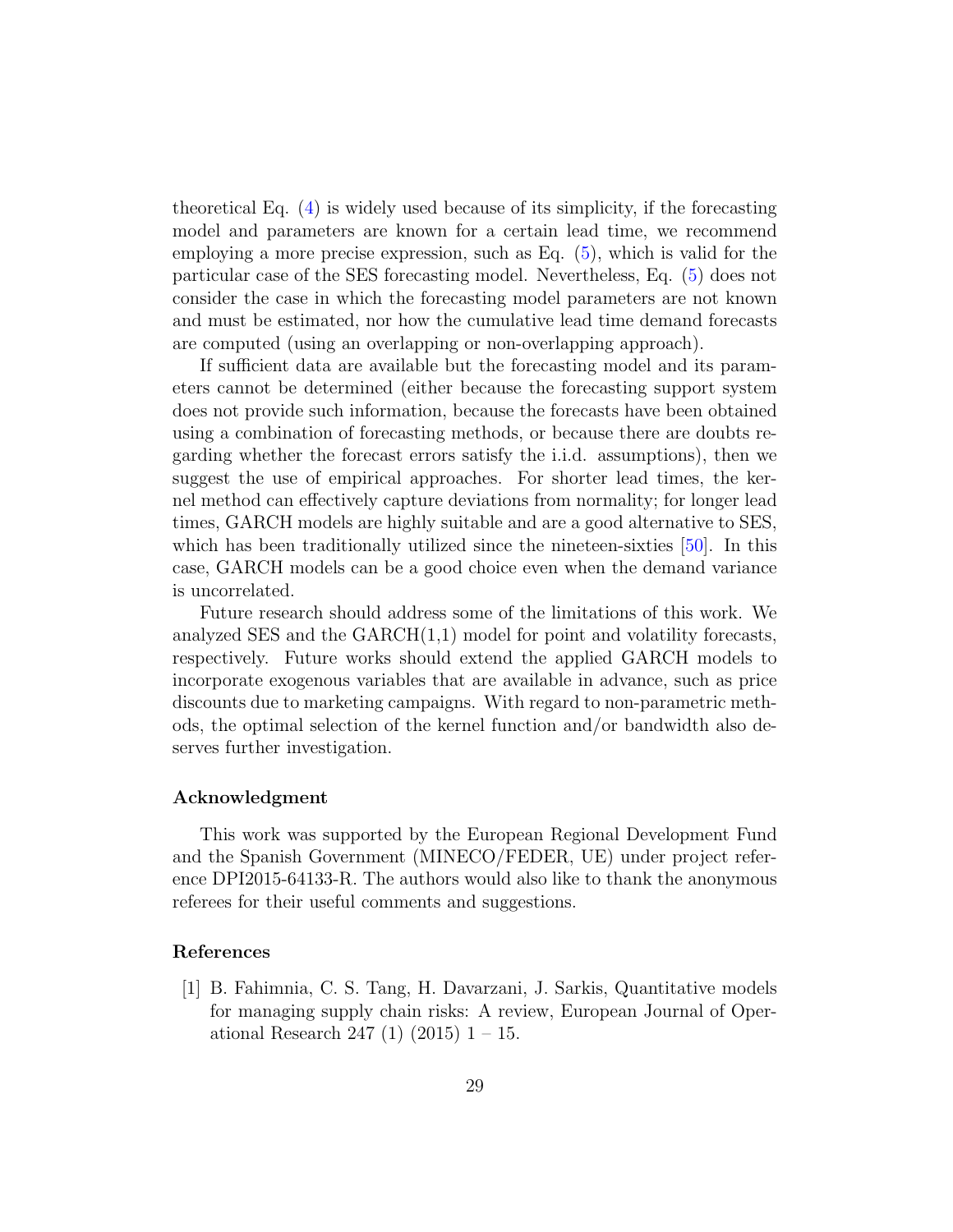- <span id="page-29-0"></span>[2] I. Heckmann, T. Comes, S. Nickel, A critical review on supply chain risk - definition, measure and modeling, Omega 52 (2015) 119 – 132.
- <span id="page-29-1"></span>[3] E. Silver, D. Pyke, D. Thomas, Inventory and Production Management in Supply Chains. Fourth Edition, CRC Press. Taylor and Francis Group, 2017.
- <span id="page-29-2"></span>[4] J. Heizer, B. Render, C. Munson, Operations Management: Sustainability and Supply Chain Management: Twelfth edition, Pearson Education, 2017.
- <span id="page-29-3"></span>[5] S. Nahmias, T. Olsen, Production and Operations Analysis: Seventh Edition, Waveland Press, 2015.
- <span id="page-29-4"></span>[6] M. P. Manary, S. P. Willems, Setting safety-stock targets at Intel in the presence of forecast bias, Interfaces 38 (2) (2008) 112–122.
- <span id="page-29-5"></span>[7] E. Porras, R. Dekker, An inventory control system for spare parts at a refinery: An empirical comparison of different re-order point methods, European Journal of Operational Research 184 (1) (2008) 101 – 132.
- <span id="page-29-6"></span>[8] Y. S. Lee, A semi-parametric approach for estimating critical fractiles under autocorrelated demand, European Journal of Operational Research 234 (1) (2014) 163 – 173.
- <span id="page-29-7"></span>[9] A. L. Beutel, S. Minner, Safety stock planning under causal demand forecasting, International Journal of Production Economics 140 (2) (2012) 637 – 645.
- <span id="page-29-8"></span>[10] D. Prak, R. Teunter, A. Syntetos, On the calculation of safety stocks when demand is forecasted, European Journal of Operational Research  $256(2)(2017)454 - 461.$
- <span id="page-29-9"></span>[11] D. Prak, R. Teunter, A general method for addressing forecasting uncertainty in inventory models, International Journal of Forecasting. In press.
- <span id="page-29-10"></span>[12] J. M. Charnes, H. Marmorstein, W. Zinn, Safety stock determination with serially correlated demand in a periodic-review inventory system, Journal of the Operational Research Society 46 (8) (1995) 1006–1013.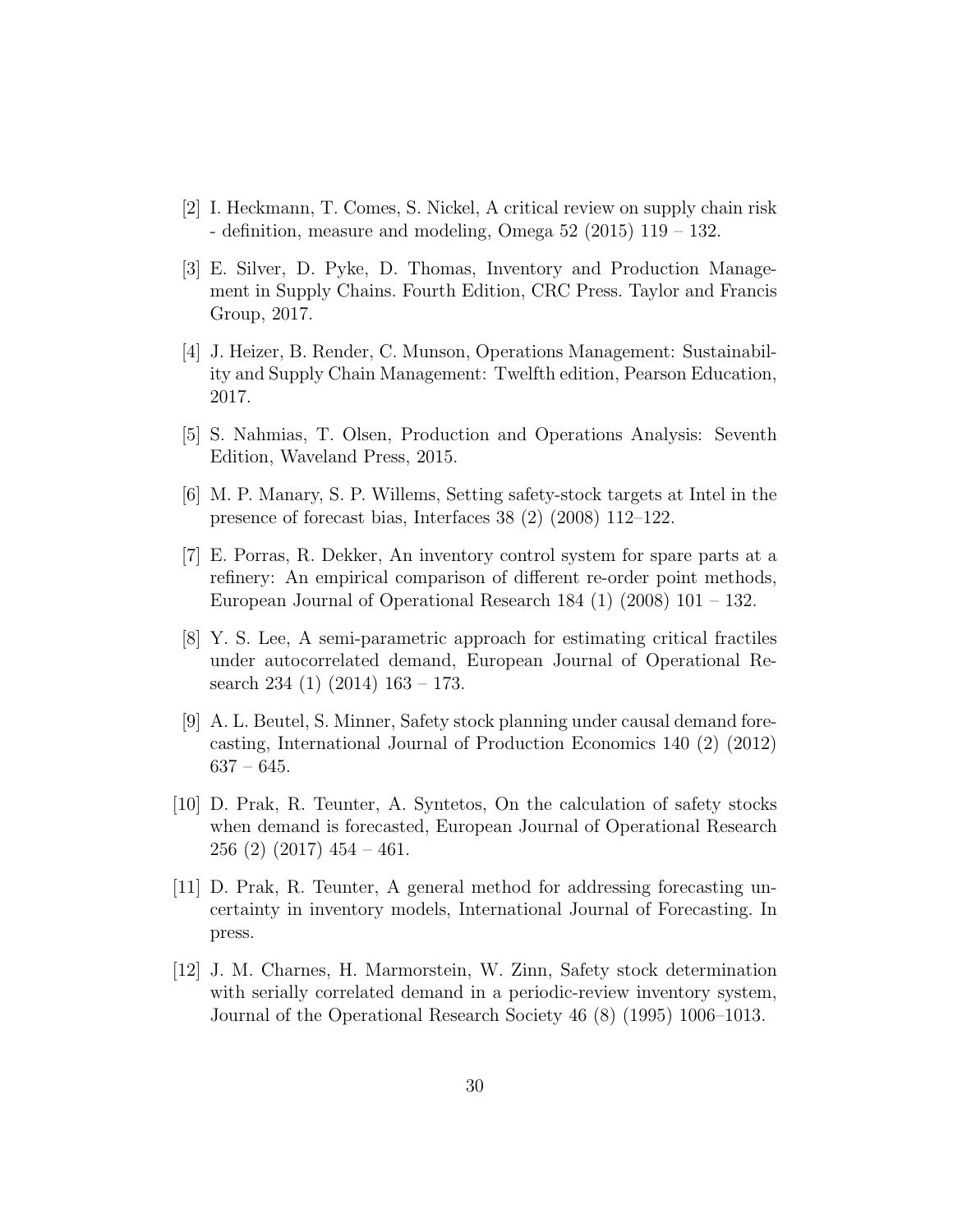- <span id="page-30-0"></span>[13] T. L. Urban, Reorder level determination with serially-correlated demand, Journal of the Operational Research Society 51 (6) (2000) 762– 768.
- <span id="page-30-1"></span>[14] J. R. Trapero, N. Kourentzes, R. Fildes, Identification of sales forecasting models, J Oper Res Soc 66 (2) (2015) 299–307.
- <span id="page-30-2"></span>[15] N. Kourentzes, F. Petropoulos, Forecasting with multivariate temporal aggregation: The case of promotional modelling, International Journal of Production Economics 181, Part A (2016) 145 – 153.
- <span id="page-30-3"></span>[16] X. Zhang, Inventory control under temporal demand heteroscedasticity, European Journal of Operational Research 182 (1) (2007) 127 – 144.
- <span id="page-30-4"></span>[17] S. Datta, C. W. J. Granger, M. Barari, T. Gibbs, Management of supply chain: an alternative modelling technique for forecasting, Journal of the Operational Research Society 58 (11) (2007) 1459–1469.
- <span id="page-30-5"></span>[18] S. Datta, D. P. Graham, N. Sagar, P. Doody, R. Slone, O.-P. Hilmola, Forecasting and Risk Analysis in Supply Chain Management: GARCH Proof of Concept, Springer London, London, 2009, pp. 187–203.
- <span id="page-30-6"></span>[19] Y. Pan, R. Pavur, T. Pohlen, Revisiting the effects of forecasting method selection and information sharing under volatile demand in SCM applications, IEEE Transactions on Engineering Management 63 (4) (2016) 377–389.
- <span id="page-30-7"></span>[20] C. Chatfield, Time-series forecasting, CRC Press, 2000.
- <span id="page-30-8"></span>[21] R. Fildes, P. Goodwin, M. Lawrence, K. Nikolopoulos, Effective forecasting and jugdmental adjustments: an empirical evaluation and strategies for improvement in supply-chain planning, International Journal of Forecasting 25 (2009) 3–23.
- <span id="page-30-9"></span>[22] J. R. Trapero, D. J. Pedregal, R. Fildes, N. Kourentzes, Analysis of judgmental adjustments in the presence of promotions, International Journal of Forecasting 29 (2) (2013) 234 – 243.
- <span id="page-30-10"></span>[23] R. Fildes, Research into Forecasting Practice, Foresight: The International Journal of Applied Forecasting (44) (2017) 39–46.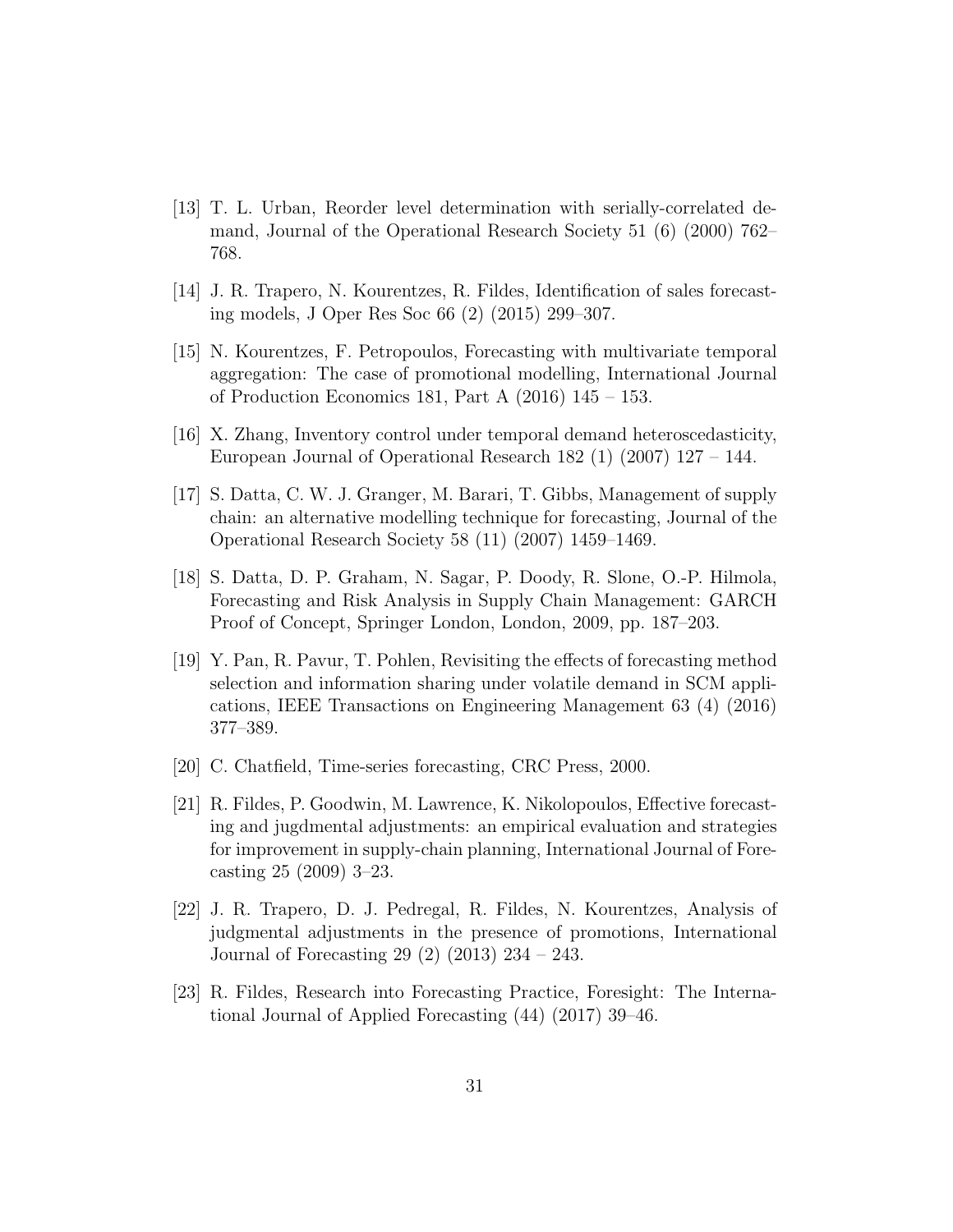- <span id="page-31-0"></span>[24] M. P. Manary, S. P. Willems, A. F. Shihata, Correcting heterogeneous and biased forecast error at Intel for supply chain optimization, Interfaces 39 (5) (2009) 415–427.
- <span id="page-31-1"></span>[25] T. Bollerslev, Generalized autoregressive conditional heteroskedasticity, Journal of Econometrics 31 (3) (1986) 307 – 327.
- <span id="page-31-2"></span>[26] A. A. Syntetos, J. E. Boylan, Demand forecasting adjustments for service-level achievement, IMA Journal of Management Mathematics 19 (2) (2008) 175–192.
- <span id="page-31-3"></span>[27] B. Silverman, Density Estimation for Statistics and Data Analysis, Chapman & Hall/CRC Monographs on Statistics & Applied Probability, Taylor & Francis, Bristol, 1986.
- <span id="page-31-4"></span>[28] O. Isengildina-Massa, S. Irwin, D. L. Good, L. Massa, Empirical confidence intervals for USDA commodity price forecasts, Applied Economics 43 (26) (2011) 3789–3803.
- <span id="page-31-5"></span>[29] L. Strijbosch, R. Heuts, Modelling (s, Q) inventory systems: Parametric versus non-parametric approximations for the lead time demand distribution, European Journal of Operational Research 63 (1) (1992) 86 – 101.
- <span id="page-31-6"></span>[30] RiskMetrics, Riskmetrics technical document, Tech. rep., J.P. Morgan/Reuters (1996).
- <span id="page-31-7"></span>[31] S. Axsäter, Inventory Control: Third edition, International Series in Operations Research & Management Science, Springer International Publishing, 2015.
- <span id="page-31-8"></span>[32] W. E. Wecker, The variance of cumulative demand forecasts, in: Graduate School of Business, Univ. of Chicago Waterloo, Canada Working Paper, 1979.
- <span id="page-31-9"></span>[33] F. R. Johnston, P. J. Harrison, The variance of lead-time demand, Journal of the Operational Research Society 37 (3) (1986) 303–308.
- <span id="page-31-10"></span>[34] S. C. Graves, A single-item inventory model for a nonstationary demand process, Manufacturing & Service Operations Management 1 (1) (1999) 50–61.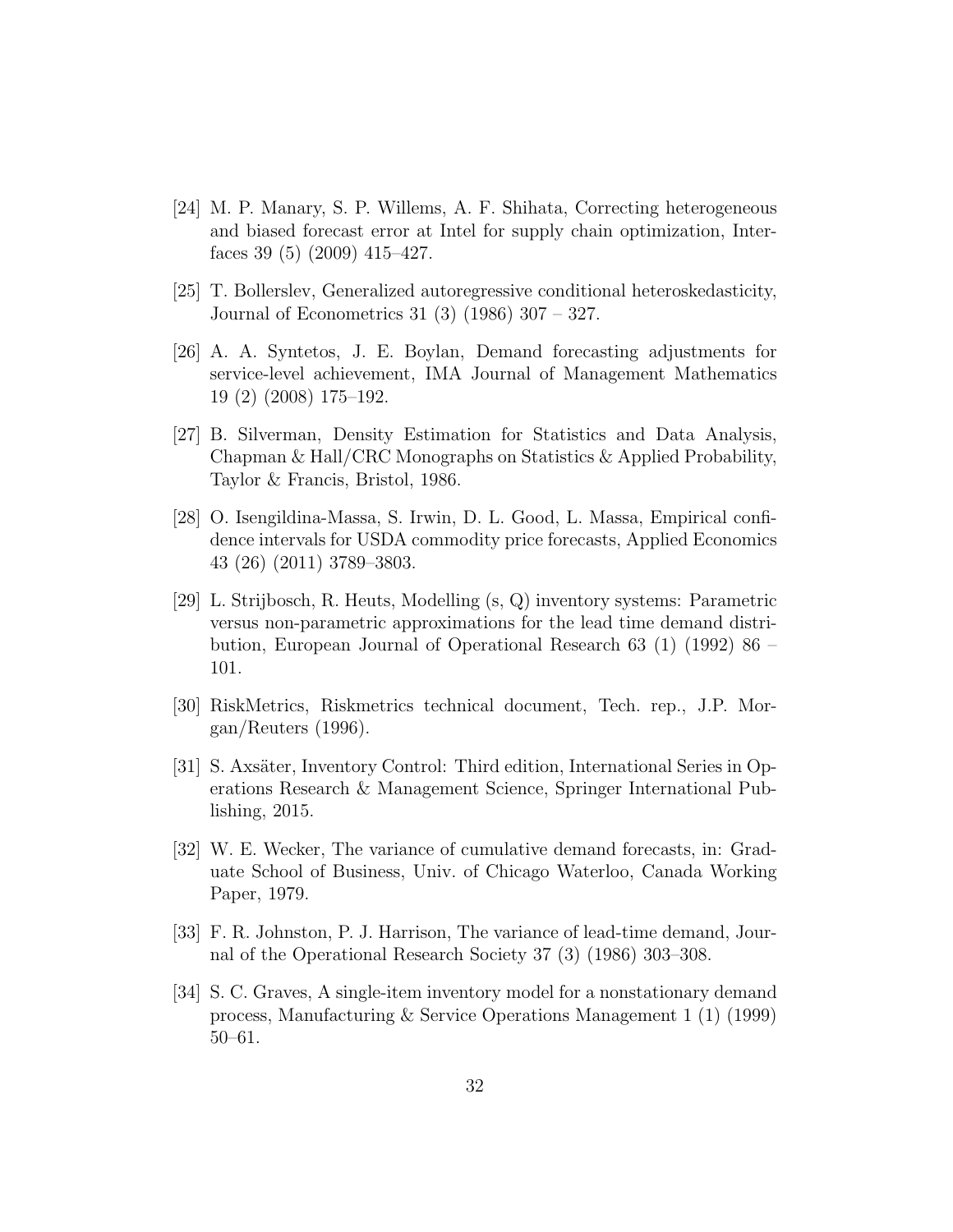- <span id="page-32-0"></span>[35] R. J. Hyndman, A. B. Koehler, J. K. Ord, R. D. Snyder, Forecasting with Exponential Smoothing: The State Space Approach, Springer-Verlag, Berlin, 2008.
- <span id="page-32-1"></span>[36] A. A. Syntetos, J. E. Boylan, On the stock control performance of intermittent demand estimators, International Journal of Production Economics 103 (1) (2006) 36 – 47.
- <span id="page-32-2"></span>[37] J. E. Boylan, M. Z. Babai, On the performance of overlapping and nonoverlapping temporal demand aggregation approaches, International Journal of Production Economics 181 (2016) 136–144.
- <span id="page-32-3"></span>[38] R. F. Engle, Autoregressive conditional heteroscedasticity with estimates of the variance of united kingdom inflation, Econometrica: Journal of the Econometric Society 50 (1982) 987–1007.
- <span id="page-32-4"></span>[39] D. B. Nelson, Stationarity and persistence in the GARCH(1,1) model, Econometric Theory 6 (3) (1990) 318–334.
- <span id="page-32-5"></span>[40] E. S. Gardner, Exponential smooothing: The state of the art, Journal of Forecasting 4 (1) (1985) 1–28.
- <span id="page-32-6"></span>[41] E. S. Gardner, Exponential smoothing: The state of the art, Part II, International Journal of Forecasting 22 (2006) 637–666.
- <span id="page-32-7"></span>[42] E. S. Gardner, Jr., Evaluating forecast performance in an inventory control system., Management Science 36 (4) (1990) 490 – 499.
- <span id="page-32-8"></span>[43] N. Kourentzes, On intermittent demand model optimisation and selection, International Journal of Production Economics 156 (2014) 180 – 190.
- <span id="page-32-9"></span>[44] A. A. Syntetos, M. Z. Babai, E. S. Gardner, Forecasting intermittent inventory demands: simple parametric methods vs. bootstrapping, Journal of Business Research 68 (8) (2015) 1746 – 1752.
- <span id="page-32-10"></span>[45] G. Cachon, C. Terwiesch, Matching supply with demand: an introduction to operations management: Third edition, McGraw-Hill Education, 2013.
- <span id="page-32-11"></span>[46] Y. S. Lee, S. Scholtes, Empirical prediction intervals revisited, International Journal of Forecasting 30  $(2)$   $(2014)$   $217 - 234$ .